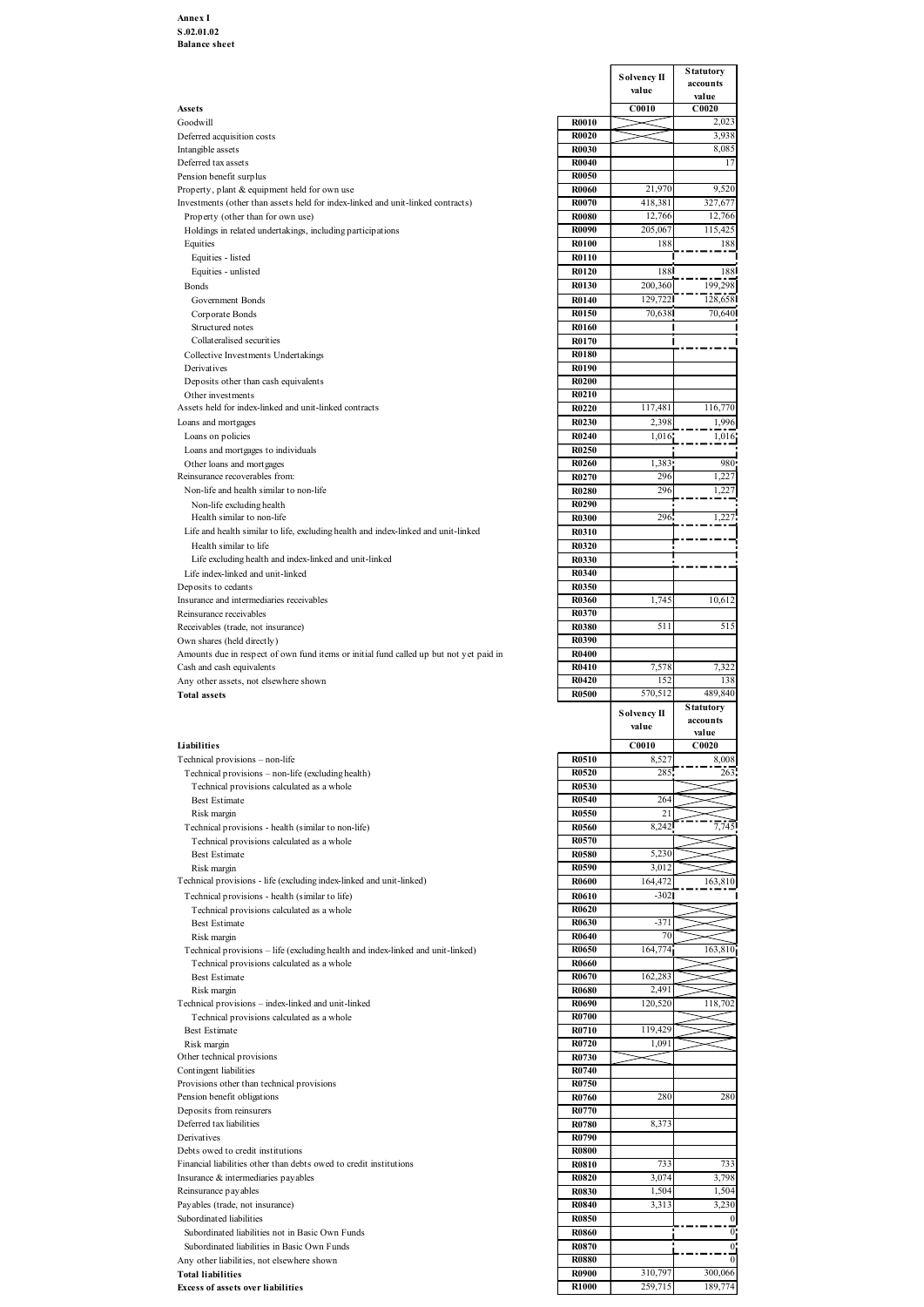## Annex I<br>S.05.01.02<br>Premiums, claims and expenses by line of business

| Annex I<br>S.05.01.02                                                                                                             |                                |                                                          |                                                                                                                              |                                                 |                                            |                                    |                                   |                        |                                                          |                                                   |                                                |                                         |                            |                                                     |                 |                   |                                                                |                   |                   |
|-----------------------------------------------------------------------------------------------------------------------------------|--------------------------------|----------------------------------------------------------|------------------------------------------------------------------------------------------------------------------------------|-------------------------------------------------|--------------------------------------------|------------------------------------|-----------------------------------|------------------------|----------------------------------------------------------|---------------------------------------------------|------------------------------------------------|-----------------------------------------|----------------------------|-----------------------------------------------------|-----------------|-------------------|----------------------------------------------------------------|-------------------|-------------------|
| Premiums, claims and expenses by line of business                                                                                 |                                |                                                          | Line of Business for: non-life insurance and reinsurance obligations (direct business and accepted proportional reinsurance) |                                                 | Motor                                      |                                    | Marine,                           |                        | Fire and                                                 |                                                   |                                                |                                         |                            |                                                     |                 |                   | Line of Business for:<br>accepted non-proportional reinsurance |                   |                   |
|                                                                                                                                   |                                | Medical<br>expense<br>insurance<br>C0010                 | Income<br>protection<br>insurance<br>C0020                                                                                   | Workers'<br>compensatio<br>n insurance<br>C0030 | vehicle<br>liability<br>insurance<br>C0040 | Other motor<br>insurance<br>C0050  | aviation and<br><b>C0060</b>      | transport<br>insurance | other damage<br>o property<br>insurance<br>${\bf C0070}$ | General<br>liability<br>insurance<br><b>C0080</b> | Credit and<br>suretyship<br>insurance<br>C0090 | Legal<br>expenses<br>insurance<br>C0100 | Assistance<br><b>C0110</b> | M iscellaneo<br>s financial<br>loss<br><b>C0120</b> | Health<br>C0130 | Casualty<br>C0140 | Marine,<br>aviation,<br>transport<br><b>C0150</b>              | Property<br>C0160 | Total<br>C0200    |
| Premiums written<br>Gross - Direct Business<br>Gross - Proportional reinsurance accepted                                          | R0110<br>R0120                 | 15,014                                                   | 26,98                                                                                                                        |                                                 |                                            |                                    |                                   |                        |                                                          |                                                   |                                                |                                         |                            |                                                     |                 |                   |                                                                |                   | 41,996            |
| Gross - Non-proportional reinsurance accepted<br>Reinsurers' share<br>Net                                                         | R0130<br>R0140<br><b>R0200</b> | 2,62<br>12,39                                            | 38<br>26,594                                                                                                                 |                                                 |                                            |                                    |                                   | $>\!<$                 | $>\!<\!\!1\!\!>\!<$                                      |                                                   | $\asymp$                                       | $\asymp$                                | $>\!<$                     |                                                     |                 |                   |                                                                |                   | 3,012<br>38,985   |
| Premiums earned<br>Gross - Direct Business<br>Gross - Proportional reinsurance accepted                                           | R0210<br>R0220                 | 13,758                                                   | 26,982                                                                                                                       |                                                 |                                            |                                    | $>\!<$                            |                        |                                                          | $\asymp$                                          |                                                | $\asymp$                                |                            |                                                     |                 |                   |                                                                |                   | $\,<$<br>40,741   |
| Gross - Non-proportional reinsurance accepted R0230<br>Reinsurers' share<br>Net                                                   | R0240<br>R0300                 | 2,33<br>11,423                                           | 38<br>26,593                                                                                                                 |                                                 |                                            |                                    | $\asymp$                          |                        | $\prec$                                                  | $\prec$                                           | $\asymp$                                       | $\asymp$                                | ➢                          |                                                     |                 |                   |                                                                |                   | 2,724<br>38,016   |
| <b>Claims incurred</b><br><b>Gross - Direct Business</b><br>Gross - Proportional reinsurance accepted                             | R0310<br>R0320                 | 5.72                                                     | 6,618                                                                                                                        |                                                 |                                            |                                    |                                   |                        |                                                          |                                                   |                                                |                                         |                            |                                                     | $\checkmark$    |                   | $>\!\!<\!\!\!<$                                                |                   | $\,<\,$<br>12,344 |
| Gross - Non-proportional reinsurance accepted R0330<br>Reinsurers' share<br>Net                                                   | R0340<br><b>R0400</b>          | 5.72                                                     | 6,601                                                                                                                        |                                                 |                                            |                                    |                                   |                        | $\prec$                                                  |                                                   |                                                |                                         |                            |                                                     |                 |                   |                                                                |                   | 12,326            |
| Changes in other technical provisions<br><b>Gross - Direct Business</b><br>Gross - Proportional reinsurance accepted              | R0410<br>R0420                 |                                                          |                                                                                                                              |                                                 |                                            |                                    |                                   |                        | $\checkmark$                                             |                                                   |                                                |                                         |                            |                                                     |                 | $\searrow$<br>ΞI  |                                                                |                   | ✓                 |
| Gross - Non- proportional reinsurance accepted R0430<br>Reinsurers' share                                                         | R0440<br><b>R0500</b>          |                                                          |                                                                                                                              | $\blacktriangleright$                           |                                            |                                    |                                   |                        | $\times$ r $\times$ r $\times$                           |                                                   | $\prec$                                        | $\prec$                                 | ➤                          |                                                     |                 |                   |                                                                |                   |                   |
| <b>Expenses incurred</b><br><b>Administrative expenses</b><br><b>Gross - Direct Business</b>                                      | R0550<br>R0610                 | 6,197<br>140                                             | 11,002<br>13                                                                                                                 | ⊂l $\gt$                                        |                                            |                                    |                                   |                        | $\times$ r $\times$ r $\times$                           |                                                   | $\prec$                                        | $\prec$                                 | $\bm{\prec}$ $\bm{\sim}$   |                                                     | $\check{~}$     |                   |                                                                |                   | 17,199<br>✓<br>27 |
| Gross - Proportional reinsurance accepted R0620<br>Gross - Non-proportional reinsurance accepte R0630<br>Reinsurers' share        | R0640                          |                                                          |                                                                                                                              |                                                 |                                            |                                    |                                   |                        |                                                          |                                                   |                                                |                                         |                            |                                                     |                 |                   |                                                                |                   |                   |
| Net<br>Investment management expenses<br><b>Gross - Direct Business</b>                                                           | R0700<br>R0710                 | 140                                                      |                                                                                                                              |                                                 |                                            |                                    | $\!$                              |                        | $\prec$                                                  | $\prec$                                           | $\asymp$                                       | $>\!<$                                  | $\check{~}$                |                                                     |                 | $\times$          | < >                                                            | ⊂r>               |                   |
| Gross - Proportional reinsurance accepted<br>Gross - Non-proportional reinsurance accepte R0730<br>Reinsurers' share              | R0720<br>R0740                 |                                                          |                                                                                                                              |                                                 |                                            |                                    | $\prec$                           |                        | $\prec$                                                  | $>\!<$ l $\,$                                     | $\prec$                                        | $>\!<$                                  | $>\!<$                     |                                                     |                 |                   |                                                                |                   |                   |
| Net<br><b>Claims management expenses</b><br><b>Gross - Direct Business</b>                                                        | <b>R0800</b><br>R0810          | 801                                                      |                                                                                                                              |                                                 |                                            |                                    |                                   |                        |                                                          |                                                   |                                                |                                         |                            |                                                     |                 |                   | <b>XIXI&gt;</b>                                                |                   | 857               |
| Gross - Proportional reinsurance accepted<br>Gross - Non-proportional reinsurance accepte R0830                                   | R0820<br><b>R0840</b>          |                                                          |                                                                                                                              |                                                 |                                            |                                    |                                   |                        |                                                          |                                                   |                                                |                                         |                            |                                                     |                 | └                 |                                                                |                   |                   |
| Reinsurers' share<br>Net<br><b>Acquisition expenses</b>                                                                           | <b>R0900</b>                   | 801                                                      |                                                                                                                              |                                                 |                                            |                                    |                                   |                        |                                                          |                                                   |                                                |                                         |                            |                                                     |                 |                   |                                                                |                   | 85                |
| <b>Gross - Direct Business</b><br>Gross - Proportional reinsurance accepted<br>Gross - Non-proportional reinsurance accepte R0930 | R0910<br>R0920                 | 2,634<br>$\mathord{\succ}\mathord{\hspace{1pt}\text{<}}$ | 9,050                                                                                                                        |                                                 |                                            |                                    |                                   | $>\!<$                 | 1><1><1                                                  |                                                   | $\asymp$                                       | $\sim$                                  | $\check{~}$                |                                                     |                 |                   | . I 2                                                          |                   | 11,684            |
| Reinsurers' share<br>Net<br>Overhead expenses                                                                                     | R0940<br><b>R1000</b>          | 2,634<br>$\widetilde{\phantom{m}}$                       | 9,050                                                                                                                        |                                                 |                                            |                                    | $>\!<$                            |                        | $\prec$                                                  | $>\!<$                                            | $\asymp$                                       | $>\!<$                                  | $\gt$                      |                                                     |                 |                   |                                                                |                   | 11,684<br>╱       |
| <b>Gross - Direct Business</b><br>Gross - Proportional reinsurance accepted<br>Gross - Non-proportional reinsurance accepte R1030 | R1010<br>R1020                 | 2,62                                                     | 1.76                                                                                                                         |                                                 |                                            |                                    | $\check{~}$                       |                        | $\!$                                                     | ↘                                                 |                                                | $\check{~}$                             | ↘                          |                                                     |                 | $\searrow$        | 1>                                                             |                   | 4,381             |
| Reinsurers' share<br>Net<br>Other expenses                                                                                        | R1040<br>R1100<br>R1200        | 2,621                                                    | 1.760                                                                                                                        |                                                 |                                            |                                    |                                   |                        |                                                          |                                                   |                                                |                                         |                            |                                                     |                 |                   |                                                                |                   | 4,381<br>914      |
| <b>Total expenses</b>                                                                                                             | R1300                          |                                                          | Line of Business for: life insurance obligations                                                                             |                                                 |                                            |                                    |                                   |                        | Life reinsurance                                         |                                                   |                                                |                                         |                            |                                                     |                 |                   |                                                                |                   | 18,113            |
|                                                                                                                                   |                                | Health<br>insurance                                      | Insurance<br>with profit<br>participati                                                                                      | Index-<br>linked and<br>unit-linked             | Other life<br>insurance                    | Annuities<br>stemming<br>from non- | Annuities<br>stemming<br>from non |                        | Health<br>reinsuranc                                     | Life<br>reinsuranc                                |                                                |                                         |                            |                                                     |                 |                   |                                                                |                   |                   |
| Premiums written                                                                                                                  |                                | C <sub>0210</sub><br>$\prec$                             | C0220                                                                                                                        | C0230                                           | C0240                                      | C0250                              | $1$ ife<br><b>C0260</b>           |                        | e<br>C <sub>0270</sub>                                   | e<br><b>C0280</b>                                 | Total<br>C0300<br>$\,<$                        |                                         |                            |                                                     |                 |                   |                                                                |                   |                   |
| Gross<br>Reinsurers' share<br>Net                                                                                                 | R1410<br>R1420<br>R1500        | 1,560<br>-10<br>1,550                                    | 18,61<br>46<br>18,570                                                                                                        | 725<br>725                                      | 8,90<br>8,902                              |                                    |                                   |                        |                                                          |                                                   | 29,808<br>29,747                               |                                         |                            |                                                     |                 |                   |                                                                |                   |                   |
| Premiums earned<br>Gross                                                                                                          | R1510<br>R1520                 | 1,553                                                    | 18,617                                                                                                                       | 725                                             | 8,907                                      |                                    | $>\!<$                            |                        | $\check{~}$                                              |                                                   | Λ<br>29,801                                    |                                         |                            |                                                     |                 |                   |                                                                |                   |                   |
| Reinsurers' share<br>Net<br>Claims incurred                                                                                       | R1600                          | - 10<br>1,542                                            | -46<br>18,570                                                                                                                | 725                                             | 8,902                                      |                                    |                                   |                        |                                                          |                                                   | - 6<br>29,740<br>$\asymp$                      |                                         |                            |                                                     |                 |                   |                                                                |                   |                   |
| Gross<br>Reinsurers' share<br>Net                                                                                                 | R1610<br>R1620<br>R1700        | 341<br>85<br>255                                         | 24,02<br>24,027                                                                                                              | 14<br>14                                        | 8,19<br>-85<br>8,113                       |                                    |                                   |                        |                                                          |                                                   | 32,580<br>171<br>32,409                        |                                         |                            |                                                     |                 |                   |                                                                |                   |                   |
| Changes in other technical provisions<br>Gross                                                                                    | R1710<br>R1720                 |                                                          | $-4,764$                                                                                                                     |                                                 | 33'                                        |                                    |                                   |                        |                                                          |                                                   | ⋜<br>$-4,355$                                  |                                         |                            |                                                     |                 |                   |                                                                |                   |                   |
| Reinsurers' share<br>Net<br>Expenses incurred                                                                                     | <b>R1800</b><br>R1900          | 807                                                      | -4,764<br>4,705                                                                                                              | -64<br>2,764                                    | 337<br>508                                 |                                    |                                   |                        |                                                          |                                                   | $-4,355$<br>8,785                              |                                         |                            |                                                     |                 |                   |                                                                |                   |                   |
| Administrative expenses<br>Gross<br>Reinsurers' share                                                                             | R1910<br>R1920                 |                                                          | 27                                                                                                                           |                                                 |                                            |                                    |                                   |                        |                                                          |                                                   | 40                                             |                                         |                            |                                                     |                 |                   |                                                                |                   |                   |
| Net<br>Investment management expenses                                                                                             | R2000                          |                                                          | 273                                                                                                                          |                                                 |                                            |                                    |                                   |                        |                                                          |                                                   | $40^{\circ}$                                   |                                         |                            |                                                     |                 |                   |                                                                |                   |                   |
| Gross<br>Reinsurers' share                                                                                                        | R2010<br><b>R2020</b><br>R2100 |                                                          |                                                                                                                              |                                                 |                                            |                                    |                                   |                        |                                                          |                                                   |                                                |                                         |                            |                                                     |                 |                   |                                                                |                   |                   |
| Net<br>Claime management expense                                                                                                  |                                |                                                          | $\prec$ $\prec$                                                                                                              | $\times$ r $\times$ r $\times$                  |                                            |                                    |                                   |                        |                                                          |                                                   |                                                |                                         |                            |                                                     |                 |                   |                                                                |                   |                   |

| Gross - Non-proportional reinsurance accepte R0830<br><b>R0840</b><br><b>R0900</b><br>R0910<br>R0920<br>Gross - Non-proportional reinsurance accepte R0930<br>R0940<br>R1000<br>R1010<br>R1020<br>Gross - Non-proportional reinsurance accepte R1030<br>R1040<br>R1100 | 801<br>2,634<br>$\Omega$<br>2,634<br>≂<br>2,621                                                                                                     | 56<br>9,050<br>9,050<br>1,760                                           |                                                                                                                                                                                                                                                            |                                                                                                                                                                                                                                                                                   | $\prec$                                                                                                                                                                                                                | $\prec$                                                                                   | X                                           | $\prec$                                                   | X                                                    | $\prec$                                                                                                                     |                | $\breve{~}$ |  |  | 857<br>⋜ |
|------------------------------------------------------------------------------------------------------------------------------------------------------------------------------------------------------------------------------------------------------------------------|-----------------------------------------------------------------------------------------------------------------------------------------------------|-------------------------------------------------------------------------|------------------------------------------------------------------------------------------------------------------------------------------------------------------------------------------------------------------------------------------------------------|-----------------------------------------------------------------------------------------------------------------------------------------------------------------------------------------------------------------------------------------------------------------------------------|------------------------------------------------------------------------------------------------------------------------------------------------------------------------------------------------------------------------|-------------------------------------------------------------------------------------------|---------------------------------------------|-----------------------------------------------------------|------------------------------------------------------|-----------------------------------------------------------------------------------------------------------------------------|----------------|-------------|--|--|----------|
|                                                                                                                                                                                                                                                                        |                                                                                                                                                     |                                                                         |                                                                                                                                                                                                                                                            |                                                                                                                                                                                                                                                                                   |                                                                                                                                                                                                                        |                                                                                           |                                             |                                                           |                                                      |                                                                                                                             |                |             |  |  |          |
|                                                                                                                                                                                                                                                                        |                                                                                                                                                     |                                                                         |                                                                                                                                                                                                                                                            |                                                                                                                                                                                                                                                                                   |                                                                                                                                                                                                                        |                                                                                           |                                             |                                                           |                                                      |                                                                                                                             |                |             |  |  |          |
|                                                                                                                                                                                                                                                                        |                                                                                                                                                     |                                                                         |                                                                                                                                                                                                                                                            |                                                                                                                                                                                                                                                                                   |                                                                                                                                                                                                                        |                                                                                           |                                             |                                                           |                                                      |                                                                                                                             |                |             |  |  |          |
|                                                                                                                                                                                                                                                                        |                                                                                                                                                     |                                                                         |                                                                                                                                                                                                                                                            |                                                                                                                                                                                                                                                                                   |                                                                                                                                                                                                                        |                                                                                           |                                             |                                                           |                                                      |                                                                                                                             | $\prec$        |             |  |  |          |
|                                                                                                                                                                                                                                                                        |                                                                                                                                                     |                                                                         |                                                                                                                                                                                                                                                            |                                                                                                                                                                                                                                                                                   |                                                                                                                                                                                                                        |                                                                                           |                                             |                                                           |                                                      |                                                                                                                             |                |             |  |  | 11,684   |
|                                                                                                                                                                                                                                                                        |                                                                                                                                                     |                                                                         |                                                                                                                                                                                                                                                            |                                                                                                                                                                                                                                                                                   |                                                                                                                                                                                                                        |                                                                                           |                                             |                                                           |                                                      |                                                                                                                             |                |             |  |  |          |
|                                                                                                                                                                                                                                                                        |                                                                                                                                                     |                                                                         |                                                                                                                                                                                                                                                            |                                                                                                                                                                                                                                                                                   |                                                                                                                                                                                                                        |                                                                                           |                                             |                                                           |                                                      |                                                                                                                             |                |             |  |  |          |
|                                                                                                                                                                                                                                                                        |                                                                                                                                                     |                                                                         |                                                                                                                                                                                                                                                            |                                                                                                                                                                                                                                                                                   |                                                                                                                                                                                                                        |                                                                                           | $\prec$                                     |                                                           |                                                      |                                                                                                                             |                |             |  |  |          |
|                                                                                                                                                                                                                                                                        |                                                                                                                                                     |                                                                         |                                                                                                                                                                                                                                                            |                                                                                                                                                                                                                                                                                   |                                                                                                                                                                                                                        |                                                                                           |                                             |                                                           |                                                      |                                                                                                                             |                |             |  |  |          |
|                                                                                                                                                                                                                                                                        |                                                                                                                                                     |                                                                         |                                                                                                                                                                                                                                                            |                                                                                                                                                                                                                                                                                   |                                                                                                                                                                                                                        |                                                                                           |                                             |                                                           |                                                      |                                                                                                                             |                |             |  |  | 11,684   |
|                                                                                                                                                                                                                                                                        |                                                                                                                                                     |                                                                         |                                                                                                                                                                                                                                                            |                                                                                                                                                                                                                                                                                   |                                                                                                                                                                                                                        |                                                                                           | V                                           |                                                           |                                                      |                                                                                                                             |                |             |  |  |          |
|                                                                                                                                                                                                                                                                        |                                                                                                                                                     |                                                                         |                                                                                                                                                                                                                                                            |                                                                                                                                                                                                                                                                                   |                                                                                                                                                                                                                        |                                                                                           |                                             |                                                           |                                                      |                                                                                                                             |                |             |  |  |          |
|                                                                                                                                                                                                                                                                        |                                                                                                                                                     |                                                                         |                                                                                                                                                                                                                                                            |                                                                                                                                                                                                                                                                                   |                                                                                                                                                                                                                        |                                                                                           |                                             |                                                           |                                                      |                                                                                                                             |                |             |  |  | 4,381    |
|                                                                                                                                                                                                                                                                        |                                                                                                                                                     |                                                                         |                                                                                                                                                                                                                                                            |                                                                                                                                                                                                                                                                                   |                                                                                                                                                                                                                        |                                                                                           |                                             |                                                           |                                                      |                                                                                                                             |                |             |  |  |          |
|                                                                                                                                                                                                                                                                        |                                                                                                                                                     |                                                                         |                                                                                                                                                                                                                                                            |                                                                                                                                                                                                                                                                                   |                                                                                                                                                                                                                        | -                                                                                         | $\breve{~}$                                 |                                                           | $\prec$                                              |                                                                                                                             |                |             |  |  | $\Omega$ |
|                                                                                                                                                                                                                                                                        |                                                                                                                                                     |                                                                         |                                                                                                                                                                                                                                                            |                                                                                                                                                                                                                                                                                   |                                                                                                                                                                                                                        |                                                                                           |                                             |                                                           |                                                      |                                                                                                                             |                |             |  |  |          |
|                                                                                                                                                                                                                                                                        | - 0                                                                                                                                                 | $\Omega$                                                                |                                                                                                                                                                                                                                                            |                                                                                                                                                                                                                                                                                   |                                                                                                                                                                                                                        |                                                                                           |                                             |                                                           |                                                      |                                                                                                                             |                |             |  |  | $\Omega$ |
|                                                                                                                                                                                                                                                                        | 2,621                                                                                                                                               | 1,760                                                                   |                                                                                                                                                                                                                                                            |                                                                                                                                                                                                                                                                                   |                                                                                                                                                                                                                        |                                                                                           |                                             |                                                           |                                                      |                                                                                                                             |                |             |  |  | 4,381    |
| R1200                                                                                                                                                                                                                                                                  |                                                                                                                                                     |                                                                         |                                                                                                                                                                                                                                                            |                                                                                                                                                                                                                                                                                   |                                                                                                                                                                                                                        |                                                                                           |                                             |                                                           |                                                      |                                                                                                                             |                |             |  |  | 914      |
| R1300                                                                                                                                                                                                                                                                  |                                                                                                                                                     |                                                                         |                                                                                                                                                                                                                                                            |                                                                                                                                                                                                                                                                                   |                                                                                                                                                                                                                        |                                                                                           |                                             |                                                           |                                                      |                                                                                                                             |                |             |  |  | 18,113   |
|                                                                                                                                                                                                                                                                        |                                                                                                                                                     |                                                                         |                                                                                                                                                                                                                                                            |                                                                                                                                                                                                                                                                                   |                                                                                                                                                                                                                        |                                                                                           |                                             |                                                           |                                                      |                                                                                                                             |                |             |  |  |          |
|                                                                                                                                                                                                                                                                        |                                                                                                                                                     |                                                                         |                                                                                                                                                                                                                                                            |                                                                                                                                                                                                                                                                                   |                                                                                                                                                                                                                        |                                                                                           |                                             |                                                           |                                                      |                                                                                                                             |                |             |  |  |          |
|                                                                                                                                                                                                                                                                        |                                                                                                                                                     |                                                                         |                                                                                                                                                                                                                                                            |                                                                                                                                                                                                                                                                                   |                                                                                                                                                                                                                        |                                                                                           |                                             |                                                           |                                                      |                                                                                                                             |                |             |  |  |          |
|                                                                                                                                                                                                                                                                        |                                                                                                                                                     |                                                                         |                                                                                                                                                                                                                                                            |                                                                                                                                                                                                                                                                                   |                                                                                                                                                                                                                        |                                                                                           |                                             |                                                           |                                                      |                                                                                                                             |                |             |  |  |          |
|                                                                                                                                                                                                                                                                        |                                                                                                                                                     |                                                                         |                                                                                                                                                                                                                                                            |                                                                                                                                                                                                                                                                                   |                                                                                                                                                                                                                        |                                                                                           |                                             |                                                           |                                                      |                                                                                                                             |                |             |  |  |          |
|                                                                                                                                                                                                                                                                        | insurance                                                                                                                                           | partici pati                                                            |                                                                                                                                                                                                                                                            | insurance                                                                                                                                                                                                                                                                         | from non-                                                                                                                                                                                                              |                                                                                           |                                             |                                                           |                                                      |                                                                                                                             |                |             |  |  |          |
|                                                                                                                                                                                                                                                                        |                                                                                                                                                     |                                                                         |                                                                                                                                                                                                                                                            |                                                                                                                                                                                                                                                                                   |                                                                                                                                                                                                                        | life                                                                                      |                                             |                                                           | Total                                                |                                                                                                                             |                |             |  |  |          |
|                                                                                                                                                                                                                                                                        |                                                                                                                                                     |                                                                         |                                                                                                                                                                                                                                                            |                                                                                                                                                                                                                                                                                   |                                                                                                                                                                                                                        |                                                                                           |                                             |                                                           |                                                      |                                                                                                                             |                |             |  |  |          |
|                                                                                                                                                                                                                                                                        |                                                                                                                                                     |                                                                         |                                                                                                                                                                                                                                                            |                                                                                                                                                                                                                                                                                   |                                                                                                                                                                                                                        |                                                                                           |                                             |                                                           |                                                      |                                                                                                                             |                |             |  |  |          |
|                                                                                                                                                                                                                                                                        |                                                                                                                                                     |                                                                         |                                                                                                                                                                                                                                                            |                                                                                                                                                                                                                                                                                   |                                                                                                                                                                                                                        |                                                                                           |                                             |                                                           |                                                      |                                                                                                                             |                |             |  |  |          |
|                                                                                                                                                                                                                                                                        |                                                                                                                                                     |                                                                         |                                                                                                                                                                                                                                                            |                                                                                                                                                                                                                                                                                   |                                                                                                                                                                                                                        |                                                                                           |                                             |                                                           |                                                      |                                                                                                                             |                |             |  |  |          |
| R1420                                                                                                                                                                                                                                                                  |                                                                                                                                                     |                                                                         |                                                                                                                                                                                                                                                            |                                                                                                                                                                                                                                                                                   |                                                                                                                                                                                                                        |                                                                                           |                                             |                                                           | - 61                                                 |                                                                                                                             |                |             |  |  |          |
| R1500                                                                                                                                                                                                                                                                  |                                                                                                                                                     |                                                                         |                                                                                                                                                                                                                                                            |                                                                                                                                                                                                                                                                                   |                                                                                                                                                                                                                        |                                                                                           |                                             |                                                           |                                                      |                                                                                                                             |                |             |  |  |          |
|                                                                                                                                                                                                                                                                        |                                                                                                                                                     |                                                                         |                                                                                                                                                                                                                                                            |                                                                                                                                                                                                                                                                                   |                                                                                                                                                                                                                        |                                                                                           |                                             |                                                           |                                                      |                                                                                                                             |                |             |  |  |          |
|                                                                                                                                                                                                                                                                        |                                                                                                                                                     |                                                                         |                                                                                                                                                                                                                                                            |                                                                                                                                                                                                                                                                                   |                                                                                                                                                                                                                        |                                                                                           |                                             |                                                           |                                                      |                                                                                                                             |                |             |  |  |          |
|                                                                                                                                                                                                                                                                        |                                                                                                                                                     |                                                                         |                                                                                                                                                                                                                                                            |                                                                                                                                                                                                                                                                                   |                                                                                                                                                                                                                        |                                                                                           |                                             |                                                           |                                                      |                                                                                                                             |                |             |  |  |          |
| R1520                                                                                                                                                                                                                                                                  | 10                                                                                                                                                  | 46                                                                      |                                                                                                                                                                                                                                                            |                                                                                                                                                                                                                                                                                   |                                                                                                                                                                                                                        |                                                                                           |                                             |                                                           | -61                                                  |                                                                                                                             |                |             |  |  |          |
|                                                                                                                                                                                                                                                                        |                                                                                                                                                     |                                                                         |                                                                                                                                                                                                                                                            |                                                                                                                                                                                                                                                                                   |                                                                                                                                                                                                                        |                                                                                           |                                             |                                                           |                                                      |                                                                                                                             |                |             |  |  |          |
|                                                                                                                                                                                                                                                                        |                                                                                                                                                     |                                                                         |                                                                                                                                                                                                                                                            |                                                                                                                                                                                                                                                                                   |                                                                                                                                                                                                                        |                                                                                           |                                             |                                                           |                                                      |                                                                                                                             |                |             |  |  |          |
|                                                                                                                                                                                                                                                                        |                                                                                                                                                     |                                                                         |                                                                                                                                                                                                                                                            |                                                                                                                                                                                                                                                                                   |                                                                                                                                                                                                                        |                                                                                           |                                             |                                                           |                                                      |                                                                                                                             |                |             |  |  |          |
| R1610                                                                                                                                                                                                                                                                  |                                                                                                                                                     |                                                                         |                                                                                                                                                                                                                                                            |                                                                                                                                                                                                                                                                                   |                                                                                                                                                                                                                        |                                                                                           |                                             |                                                           |                                                      |                                                                                                                             |                |             |  |  |          |
|                                                                                                                                                                                                                                                                        |                                                                                                                                                     | $\sqrt{ }$                                                              | $\Omega$                                                                                                                                                                                                                                                   | $\mathbb{R}^4$                                                                                                                                                                                                                                                                    |                                                                                                                                                                                                                        |                                                                                           |                                             |                                                           |                                                      |                                                                                                                             |                |             |  |  |          |
|                                                                                                                                                                                                                                                                        |                                                                                                                                                     |                                                                         |                                                                                                                                                                                                                                                            |                                                                                                                                                                                                                                                                                   |                                                                                                                                                                                                                        |                                                                                           |                                             |                                                           |                                                      |                                                                                                                             |                |             |  |  |          |
|                                                                                                                                                                                                                                                                        |                                                                                                                                                     |                                                                         |                                                                                                                                                                                                                                                            |                                                                                                                                                                                                                                                                                   |                                                                                                                                                                                                                        |                                                                                           |                                             |                                                           |                                                      |                                                                                                                             |                |             |  |  |          |
|                                                                                                                                                                                                                                                                        |                                                                                                                                                     |                                                                         |                                                                                                                                                                                                                                                            |                                                                                                                                                                                                                                                                                   |                                                                                                                                                                                                                        |                                                                                           |                                             |                                                           |                                                      |                                                                                                                             |                |             |  |  |          |
|                                                                                                                                                                                                                                                                        |                                                                                                                                                     |                                                                         |                                                                                                                                                                                                                                                            |                                                                                                                                                                                                                                                                                   |                                                                                                                                                                                                                        |                                                                                           |                                             |                                                           |                                                      |                                                                                                                             |                |             |  |  |          |
|                                                                                                                                                                                                                                                                        |                                                                                                                                                     |                                                                         |                                                                                                                                                                                                                                                            |                                                                                                                                                                                                                                                                                   |                                                                                                                                                                                                                        |                                                                                           |                                             |                                                           |                                                      |                                                                                                                             |                |             |  |  |          |
|                                                                                                                                                                                                                                                                        |                                                                                                                                                     |                                                                         |                                                                                                                                                                                                                                                            |                                                                                                                                                                                                                                                                                   |                                                                                                                                                                                                                        |                                                                                           |                                             |                                                           |                                                      |                                                                                                                             |                |             |  |  |          |
| <b>R1800</b>                                                                                                                                                                                                                                                           |                                                                                                                                                     |                                                                         |                                                                                                                                                                                                                                                            |                                                                                                                                                                                                                                                                                   |                                                                                                                                                                                                                        |                                                                                           |                                             |                                                           |                                                      |                                                                                                                             |                |             |  |  |          |
|                                                                                                                                                                                                                                                                        |                                                                                                                                                     |                                                                         |                                                                                                                                                                                                                                                            |                                                                                                                                                                                                                                                                                   |                                                                                                                                                                                                                        |                                                                                           |                                             |                                                           |                                                      |                                                                                                                             |                |             |  |  |          |
|                                                                                                                                                                                                                                                                        |                                                                                                                                                     |                                                                         |                                                                                                                                                                                                                                                            |                                                                                                                                                                                                                                                                                   |                                                                                                                                                                                                                        |                                                                                           |                                             |                                                           |                                                      |                                                                                                                             |                |             |  |  |          |
|                                                                                                                                                                                                                                                                        |                                                                                                                                                     |                                                                         |                                                                                                                                                                                                                                                            |                                                                                                                                                                                                                                                                                   |                                                                                                                                                                                                                        |                                                                                           |                                             |                                                           |                                                      |                                                                                                                             |                |             |  |  |          |
| R1910                                                                                                                                                                                                                                                                  |                                                                                                                                                     |                                                                         |                                                                                                                                                                                                                                                            | $2^{\circ}$                                                                                                                                                                                                                                                                       |                                                                                                                                                                                                                        |                                                                                           |                                             |                                                           | 403                                                  |                                                                                                                             |                |             |  |  |          |
|                                                                                                                                                                                                                                                                        |                                                                                                                                                     |                                                                         |                                                                                                                                                                                                                                                            |                                                                                                                                                                                                                                                                                   |                                                                                                                                                                                                                        |                                                                                           |                                             |                                                           |                                                      |                                                                                                                             |                |             |  |  |          |
|                                                                                                                                                                                                                                                                        |                                                                                                                                                     |                                                                         |                                                                                                                                                                                                                                                            |                                                                                                                                                                                                                                                                                   |                                                                                                                                                                                                                        |                                                                                           |                                             |                                                           |                                                      |                                                                                                                             |                |             |  |  |          |
|                                                                                                                                                                                                                                                                        |                                                                                                                                                     |                                                                         |                                                                                                                                                                                                                                                            |                                                                                                                                                                                                                                                                                   |                                                                                                                                                                                                                        |                                                                                           |                                             |                                                           |                                                      |                                                                                                                             |                |             |  |  |          |
|                                                                                                                                                                                                                                                                        |                                                                                                                                                     |                                                                         |                                                                                                                                                                                                                                                            |                                                                                                                                                                                                                                                                                   |                                                                                                                                                                                                                        |                                                                                           |                                             |                                                           |                                                      |                                                                                                                             |                |             |  |  |          |
|                                                                                                                                                                                                                                                                        |                                                                                                                                                     |                                                                         |                                                                                                                                                                                                                                                            |                                                                                                                                                                                                                                                                                   |                                                                                                                                                                                                                        |                                                                                           |                                             |                                                           |                                                      |                                                                                                                             |                |             |  |  |          |
|                                                                                                                                                                                                                                                                        |                                                                                                                                                     |                                                                         |                                                                                                                                                                                                                                                            |                                                                                                                                                                                                                                                                                   |                                                                                                                                                                                                                        |                                                                                           |                                             |                                                           |                                                      |                                                                                                                             |                |             |  |  |          |
|                                                                                                                                                                                                                                                                        |                                                                                                                                                     |                                                                         |                                                                                                                                                                                                                                                            |                                                                                                                                                                                                                                                                                   |                                                                                                                                                                                                                        |                                                                                           |                                             |                                                           |                                                      |                                                                                                                             |                |             |  |  |          |
| R2100                                                                                                                                                                                                                                                                  |                                                                                                                                                     |                                                                         |                                                                                                                                                                                                                                                            |                                                                                                                                                                                                                                                                                   |                                                                                                                                                                                                                        |                                                                                           |                                             |                                                           |                                                      |                                                                                                                             |                |             |  |  |          |
|                                                                                                                                                                                                                                                                        |                                                                                                                                                     |                                                                         |                                                                                                                                                                                                                                                            |                                                                                                                                                                                                                                                                                   |                                                                                                                                                                                                                        |                                                                                           |                                             |                                                           |                                                      |                                                                                                                             |                |             |  |  |          |
|                                                                                                                                                                                                                                                                        |                                                                                                                                                     |                                                                         |                                                                                                                                                                                                                                                            |                                                                                                                                                                                                                                                                                   |                                                                                                                                                                                                                        |                                                                                           |                                             |                                                           |                                                      |                                                                                                                             |                |             |  |  |          |
|                                                                                                                                                                                                                                                                        |                                                                                                                                                     |                                                                         |                                                                                                                                                                                                                                                            |                                                                                                                                                                                                                                                                                   |                                                                                                                                                                                                                        |                                                                                           |                                             |                                                           |                                                      |                                                                                                                             |                |             |  |  |          |
|                                                                                                                                                                                                                                                                        |                                                                                                                                                     |                                                                         |                                                                                                                                                                                                                                                            |                                                                                                                                                                                                                                                                                   |                                                                                                                                                                                                                        |                                                                                           |                                             |                                                           |                                                      |                                                                                                                             |                |             |  |  |          |
| R2200                                                                                                                                                                                                                                                                  |                                                                                                                                                     |                                                                         |                                                                                                                                                                                                                                                            |                                                                                                                                                                                                                                                                                   |                                                                                                                                                                                                                        |                                                                                           |                                             |                                                           |                                                      |                                                                                                                             |                |             |  |  |          |
|                                                                                                                                                                                                                                                                        |                                                                                                                                                     |                                                                         |                                                                                                                                                                                                                                                            |                                                                                                                                                                                                                                                                                   |                                                                                                                                                                                                                        |                                                                                           |                                             |                                                           |                                                      |                                                                                                                             |                |             |  |  |          |
|                                                                                                                                                                                                                                                                        |                                                                                                                                                     |                                                                         |                                                                                                                                                                                                                                                            |                                                                                                                                                                                                                                                                                   |                                                                                                                                                                                                                        |                                                                                           |                                             |                                                           |                                                      |                                                                                                                             |                |             |  |  |          |
|                                                                                                                                                                                                                                                                        |                                                                                                                                                     |                                                                         |                                                                                                                                                                                                                                                            |                                                                                                                                                                                                                                                                                   |                                                                                                                                                                                                                        |                                                                                           |                                             |                                                           |                                                      |                                                                                                                             |                |             |  |  |          |
|                                                                                                                                                                                                                                                                        | $\mathbf{0}$                                                                                                                                        | $\bf{0}$                                                                |                                                                                                                                                                                                                                                            |                                                                                                                                                                                                                                                                                   |                                                                                                                                                                                                                        |                                                                                           |                                             |                                                           |                                                      |                                                                                                                             |                |             |  |  |          |
| R2300                                                                                                                                                                                                                                                                  |                                                                                                                                                     | 1,168                                                                   |                                                                                                                                                                                                                                                            | 204                                                                                                                                                                                                                                                                               |                                                                                                                                                                                                                        |                                                                                           |                                             |                                                           |                                                      |                                                                                                                             |                |             |  |  |          |
|                                                                                                                                                                                                                                                                        |                                                                                                                                                     |                                                                         |                                                                                                                                                                                                                                                            |                                                                                                                                                                                                                                                                                   |                                                                                                                                                                                                                        |                                                                                           |                                             |                                                           |                                                      |                                                                                                                             |                |             |  |  |          |
|                                                                                                                                                                                                                                                                        |                                                                                                                                                     |                                                                         |                                                                                                                                                                                                                                                            |                                                                                                                                                                                                                                                                                   |                                                                                                                                                                                                                        |                                                                                           |                                             |                                                           |                                                      |                                                                                                                             |                |             |  |  |          |
| R2310                                                                                                                                                                                                                                                                  | 400                                                                                                                                                 | 3,191                                                                   | 1,192                                                                                                                                                                                                                                                      | 273                                                                                                                                                                                                                                                                               |                                                                                                                                                                                                                        |                                                                                           |                                             |                                                           | 5,057                                                |                                                                                                                             |                |             |  |  |          |
|                                                                                                                                                                                                                                                                        | - 0                                                                                                                                                 | $\bf{0}$                                                                | $\bf{0}$                                                                                                                                                                                                                                                   |                                                                                                                                                                                                                                                                                   |                                                                                                                                                                                                                        |                                                                                           |                                             |                                                           |                                                      |                                                                                                                             |                |             |  |  |          |
| R2320                                                                                                                                                                                                                                                                  |                                                                                                                                                     | 3,191                                                                   | 1,192                                                                                                                                                                                                                                                      | 273                                                                                                                                                                                                                                                                               |                                                                                                                                                                                                                        |                                                                                           |                                             |                                                           | 5,057                                                |                                                                                                                             |                |             |  |  |          |
|                                                                                                                                                                                                                                                                        |                                                                                                                                                     |                                                                         |                                                                                                                                                                                                                                                            |                                                                                                                                                                                                                                                                                   |                                                                                                                                                                                                                        |                                                                                           |                                             |                                                           |                                                      |                                                                                                                             |                |             |  |  |          |
| R2400                                                                                                                                                                                                                                                                  | 400                                                                                                                                                 |                                                                         |                                                                                                                                                                                                                                                            |                                                                                                                                                                                                                                                                                   |                                                                                                                                                                                                                        |                                                                                           | ∽                                           |                                                           | $-1,109$                                             |                                                                                                                             |                |             |  |  |          |
| R2500                                                                                                                                                                                                                                                                  |                                                                                                                                                     |                                                                         |                                                                                                                                                                                                                                                            |                                                                                                                                                                                                                                                                                   |                                                                                                                                                                                                                        |                                                                                           |                                             |                                                           | 7,676                                                |                                                                                                                             |                |             |  |  |          |
| R2600                                                                                                                                                                                                                                                                  |                                                                                                                                                     |                                                                         |                                                                                                                                                                                                                                                            |                                                                                                                                                                                                                                                                                   |                                                                                                                                                                                                                        |                                                                                           |                                             |                                                           |                                                      | 14,198                                                                                                                      |                |             |  |  |          |
|                                                                                                                                                                                                                                                                        | R1410<br>R1510<br>R1600<br>R1620<br>R1700<br>R1710<br>R1720<br>R1900<br>R1920<br><b>R2000</b><br>R2010<br>R2020<br>R2110<br>R2120<br>R2210<br>R2220 | Health<br>C0210<br>1,553<br>≂<br>⇁<br>$\theta$<br>807<br>$\overline{0}$ | Insurance<br>C0220<br>1,560<br>18,617<br>10<br>1,550<br>18,617<br>1,542<br>24,027<br>341<br>85<br>255<br>24,027<br>4,705<br>32<br>$\overline{0}$<br>32<br>273<br>$\mathbf{0}$<br>$\bf{0}$<br>$\overline{0}$<br>$\overline{0}$<br><br>372<br>372<br>$\,<\,$ | Index-<br>with profit linked and<br>unit-linked<br>insurance<br>C0230<br>46<br>18,570<br>725<br>18,570<br>$-4,764$<br>$\theta$<br>-4,764<br>2,764<br>273<br>$\overline{0}$<br>74<br>$\bf{0}$<br>$\overline{0}$<br>$\mathbf{0}$<br>74<br>74<br>1,168<br>$\bf{0}$<br>1,497<br>$\,<$ | Other life<br>C <sub>0240</sub><br>725<br>8,907<br>$\sqrt{0}$<br>725<br>8,902<br>8,907<br>$\overline{0}$<br>725<br>8,902<br>≂<br>14<br>8,199<br>14<br>8,113<br>64<br>337<br>337<br>64<br>508<br>$74\,$<br>1,497<br>204 | Line of Business for: life insurance obligations<br>Annuities<br>stemming<br>$\frac{$ ife | Annuities<br>stemming<br>from non-<br>C0260 | Health<br>reinsuranc<br>$\mathbf{e}$<br>C <sub>0270</sub> | Life reinsurance<br>Life<br>reinsurand<br>e<br>C0280 | C0300<br>29,808<br>29,747<br>Λ<br>29,801<br>29,740<br>32,580<br>171<br>32,409<br>$-4,35$<br>$-4,35$<br>8,78<br>403<br>$\,<$ | 3,241<br>3,241 |             |  |  |          |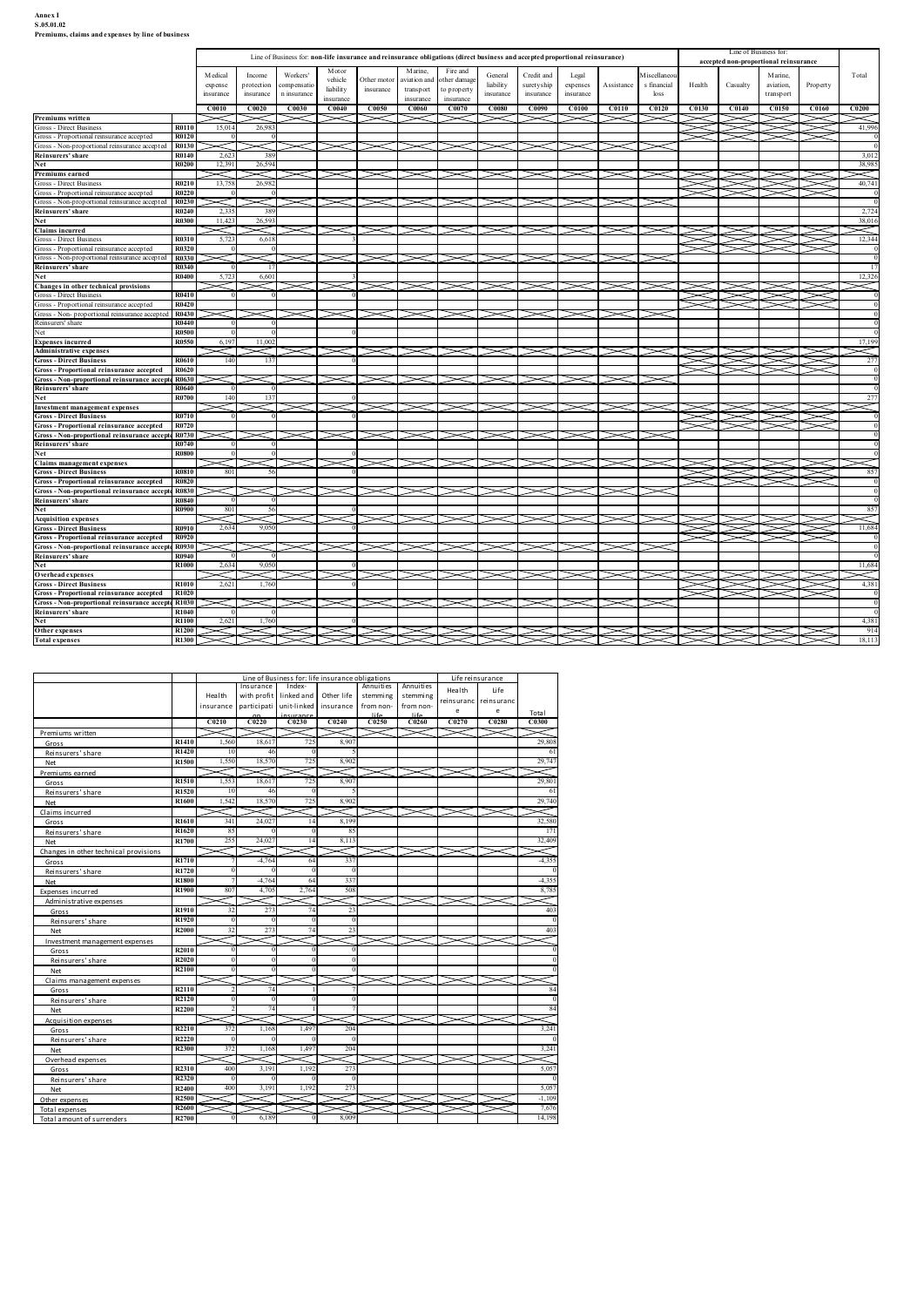| Annex I<br>S.12.01.02<br><b>Life and Health SLT Technical Provisions</b>                                                                                                                                                                                                                                                                                                                                                                                                                                                                                                    |                          |          |                                                                                                                                                                                                                                       |                         |                          |                                         |                                                    |            |                                 |                                  |                 |                                                                               |                                 |                             |                                  |
|-----------------------------------------------------------------------------------------------------------------------------------------------------------------------------------------------------------------------------------------------------------------------------------------------------------------------------------------------------------------------------------------------------------------------------------------------------------------------------------------------------------------------------------------------------------------------------|--------------------------|----------|---------------------------------------------------------------------------------------------------------------------------------------------------------------------------------------------------------------------------------------|-------------------------|--------------------------|-----------------------------------------|----------------------------------------------------|------------|---------------------------------|----------------------------------|-----------------|-------------------------------------------------------------------------------|---------------------------------|-----------------------------|----------------------------------|
|                                                                                                                                                                                                                                                                                                                                                                                                                                                                                                                                                                             |                          |          | Index-linked and unit-linked insurance                                                                                                                                                                                                | Other life insurance    |                          | Annuities<br>stemming                   | Accepted reinsurance                               |            | uitre:                          | Total (Lif                       |                 | Health insurance (direct business)                                            | emmi n                          | Health                      |                                  |
|                                                                                                                                                                                                                                                                                                                                                                                                                                                                                                                                                                             | Insurance with<br>profit |          | Contracts<br>Contracts<br>without<br>with option                                                                                                                                                                                      | Contracts<br>without    | ontracts<br>vith options | from non-<br>life<br>insurance          | surance<br>ndex-linked<br>with profit<br>and unit- | Other life | emmi ng<br>om non-              | other than<br>health<br>nsurance |                 | Contracts<br>Contracts<br>without                                             | from non<br>life<br>insurance   | einsuranc<br>e<br>reinsuran | Total (Health<br>similar to life |
|                                                                                                                                                                                                                                                                                                                                                                                                                                                                                                                                                                             | participation            |          | options and or<br>uarantees<br>arante                                                                                                                                                                                                 | options and<br>arantees | arantee                  | contracts<br>and relatin<br>to insuranc | participatio linked<br>nsurance                    | insurance  | accepted<br>surance<br>ontracts | incl. Unit-<br>Linked)           |                 | without<br>options and with options<br>ouncontons or guarantees<br>tuarantees | contracts<br>and<br>relating to | ce<br>ccepted)              | insurance)                       |
|                                                                                                                                                                                                                                                                                                                                                                                                                                                                                                                                                                             | C0020                    | C0030    | C0040<br>C0050                                                                                                                                                                                                                        | C0070<br>C0060          | C0080                    |                                         | C0090 C0100 C0110 C0120 C0130 C0140                |            |                                 | C0150                            | $C0160$ $C0170$ | C0180                                                                         | C0190 C0200 C0210               |                             |                                  |
| <b>R0010</b>                                                                                                                                                                                                                                                                                                                                                                                                                                                                                                                                                                |                          |          |                                                                                                                                                                                                                                       |                         |                          |                                         |                                                    |            |                                 |                                  |                 |                                                                               |                                 |                             |                                  |
|                                                                                                                                                                                                                                                                                                                                                                                                                                                                                                                                                                             |                          |          |                                                                                                                                                                                                                                       |                         |                          |                                         |                                                    |            |                                 |                                  |                 |                                                                               |                                 |                             |                                  |
|                                                                                                                                                                                                                                                                                                                                                                                                                                                                                                                                                                             |                          |          |                                                                                                                                                                                                                                       |                         |                          |                                         | ೧≫ು<br>◠                                           |            |                                 | 281,713                          | ≍ে≍             |                                                                               | ▓▓                              |                             |                                  |
| <b>R0030</b>                                                                                                                                                                                                                                                                                                                                                                                                                                                                                                                                                                | 162,811                  |          |                                                                                                                                                                                                                                       |                         |                          |                                         |                                                    |            |                                 |                                  |                 |                                                                               |                                 |                             |                                  |
| <b>R0040</b>                                                                                                                                                                                                                                                                                                                                                                                                                                                                                                                                                                |                          |          |                                                                                                                                                                                                                                       |                         |                          |                                         |                                                    |            |                                 |                                  |                 |                                                                               |                                 |                             |                                  |
| R0060                                                                                                                                                                                                                                                                                                                                                                                                                                                                                                                                                                       |                          |          |                                                                                                                                                                                                                                       |                         |                          |                                         |                                                    |            |                                 |                                  |                 |                                                                               |                                 |                             |                                  |
| R0070                                                                                                                                                                                                                                                                                                                                                                                                                                                                                                                                                                       |                          |          |                                                                                                                                                                                                                                       |                         |                          |                                         |                                                    |            |                                 |                                  |                 |                                                                               |                                 |                             |                                  |
| Recoverables from Finite Re before adjustment for<br>expected losses<br>Total Recoverables from reinsurance/SPV and Finite Re<br>after the adjustment for expected losses due to<br><b>R0080</b><br>counterparty default                                                                                                                                                                                                                                                                                                                                                    | 162.811                  |          | 119,429                                                                                                                                                                                                                               |                         |                          |                                         |                                                    |            |                                 | 281,7                            |                 |                                                                               |                                 |                             |                                  |
| Councillative distance of the Boston Council SPV<br>Best estimate minus recoverables from reinsurance/SPV R0090<br>and Finite Re<br><b>R0100</b>                                                                                                                                                                                                                                                                                                                                                                                                                            | 2,409                    | 1.09     |                                                                                                                                                                                                                                       |                         |                          |                                         |                                                    |            |                                 | 35                               |                 |                                                                               |                                 |                             |                                  |
| R0110<br>R0120                                                                                                                                                                                                                                                                                                                                                                                                                                                                                                                                                              |                          |          |                                                                                                                                                                                                                                       |                         |                          |                                         |                                                    |            |                                 |                                  |                 |                                                                               |                                 |                             |                                  |
| R0130<br>R0200                                                                                                                                                                                                                                                                                                                                                                                                                                                                                                                                                              | 165,220                  | 120,520  |                                                                                                                                                                                                                                       | $-446$                  | ≍                        |                                         |                                                    |            |                                 | 285,2                            |                 |                                                                               |                                 |                             |                                  |
| Technical provisions calculated as a whole<br>Total Recoverables from reinsurance/SPV and Finite R R0020<br>Total recoverables from reinsurance/SPV and Finite Re<br>Recoverables from reinsurance (except SPV and Finite R0050<br>Recoverables from SPV before adjustment for<br>expected losses<br>Amount of the transitional on Technical Provisions<br>Technical Provisions calculated as a whole<br>Technical provisions - total<br>Technical provisions minus recoverables from reinsurance/SPV a R0210<br>Best Estimate of products with a surrender option<br>R0220 |                          |          |                                                                                                                                                                                                                                       |                         |                          |                                         |                                                    |            |                                 |                                  |                 |                                                                               |                                 |                             |                                  |
| RO230<br>R0240                                                                                                                                                                                                                                                                                                                                                                                                                                                                                                                                                              | 1,209                    | $-6.479$ |                                                                                                                                                                                                                                       |                         |                          |                                         |                                                    |            |                                 |                                  |                 |                                                                               |                                 |                             |                                  |
| Technical provisions calculated as a sum of BE and RM<br>Gross Best Estimate<br><b>Risk Margin</b><br>Best estimate<br>Future guaranteed and discretionary benefits<br>R0250<br>R0260                                                                                                                                                                                                                                                                                                                                                                                       | 12,609<br>ਵਾ<br>70,350   | 4.03     |                                                                                                                                                                                                                                       |                         |                          | ⊲                                       |                                                    |            |                                 | 81.413                           |                 |                                                                               |                                 |                             |                                  |
| <b>Best Estimate</b><br>Risk margin<br>Gross BE for Cash flow<br>Cash out-flows<br>Future guaranteed benefits<br>Future discretionary benefits<br>Future expenses and other cash out-flows<br>Cash in-flows<br>Future premiums<br>R0270<br>Other cash in-flows<br>R0280                                                                                                                                                                                                                                                                                                     | 0.97%                    |          | ₩                                                                                                                                                                                                                                     |                         | <b>MANA</b><br>MANA      |                                         |                                                    |            | $\gg$                           |                                  |                 | ⋚⋚                                                                            |                                 |                             |                                  |
| Percentage of gross Best Estimate calculated using approximatior R0290<br>R0300<br>Surrender value<br>R0310                                                                                                                                                                                                                                                                                                                                                                                                                                                                 | 125,121                  |          |                                                                                                                                                                                                                                       |                         |                          |                                         |                                                    |            |                                 | 127,03                           |                 | ➢                                                                             |                                 |                             |                                  |
| Best estimate subject to transitional of the interest rate<br>Technical provisions without transitional on interest rate<br>R0320<br>Best estimate subject to volatility adjustment<br>R0330<br>Technical provisions without volatility adjustment and without of R0340                                                                                                                                                                                                                                                                                                     | 162,811<br>163,330       | 119,461  | A MARA WA 1999 A MARA WA 2009 A MARA WA 2009 A MARA WA 2009 A MARA WA 2009 A MARA WA 2009 A MARA WA 2009 A MAR<br>MARA WA 2009 A MARA WA 2009 A MARA WA 2009 A MARA WA 2009 A MARA WA 2009 A MARA WA 2009 A MARA WA 2009 A MARA<br>SA | $-528$<br>$-536$        |                          |                                         | <b>NANG BER</b>                                    |            |                                 | 164,47<br>282,255                | $-372$          | ⋠⋛<br>X<br>➢<br>⋚⋛<br>≥                                                       |                                 |                             | $-371$<br>$-372$                 |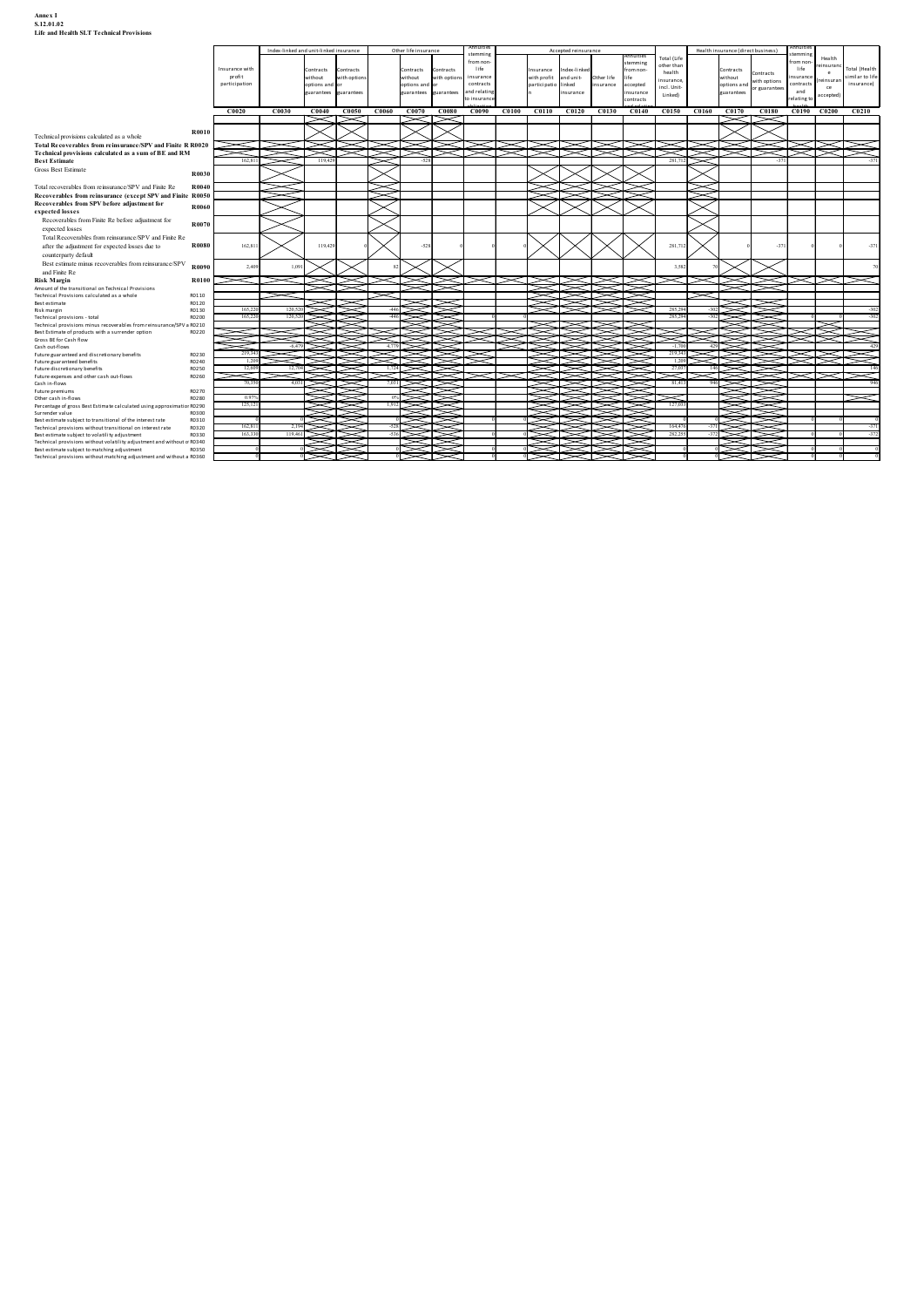### Annex I<br>S.17.01.02<br>Non-life Technical Provisions

| Annex I<br>S.17.01.02<br><b>Non-life Technical Provisions</b>                                                                                                                                                              |                                       |                                 |                                   |                                      |                                   |                            |                                       |                                    |                                                       |                                              |                                     |            |                          |                                                                        |         |                                       |                                                                 |
|----------------------------------------------------------------------------------------------------------------------------------------------------------------------------------------------------------------------------|---------------------------------------|---------------------------------|-----------------------------------|--------------------------------------|-----------------------------------|----------------------------|---------------------------------------|------------------------------------|-------------------------------------------------------|----------------------------------------------|-------------------------------------|------------|--------------------------|------------------------------------------------------------------------|---------|---------------------------------------|-----------------------------------------------------------------|
|                                                                                                                                                                                                                            |                                       |                                 |                                   |                                      |                                   |                            |                                       |                                    |                                                       |                                              |                                     |            |                          |                                                                        |         |                                       |                                                                 |
|                                                                                                                                                                                                                            |                                       |                                 |                                   |                                      |                                   |                            |                                       |                                    | Direct business and accepted proportional reinsurance |                                              |                                     |            |                          |                                                                        |         | Accepted non-proportional reinsurance |                                                                 |
|                                                                                                                                                                                                                            |                                       |                                 |                                   |                                      | Motor                             |                            | Marine,                               | ire and other?                     |                                                       |                                              |                                     |            | Miscellan                | Non-                                                                   | Non-    | Non-<br>roportion<br>d marine,        | Non-<br><b>Total Non-</b>                                       |
|                                                                                                                                                                                                                            |                                       | Medical<br>expense<br>insurance | Income<br>protection<br>insurance | Workers'<br>ompensation<br>insurance | vehicle<br>liability<br>insurance | Other<br>motor<br>insuranc | wiation and<br>transport<br>insurance | damage to<br>property<br>insurance | General<br>liability<br>insurance                     | <b>Credit and</b><br>suretyship<br>insurance | Legal<br>expenses<br>insurance      | Assistance | ous<br>financial<br>loss | proportion proportion<br>al health al casualty<br>reinsuranc reinsuran |         | aviation<br>and<br>transport          | proportion<br>al property Life obligation<br>reinsuranc         |
|                                                                                                                                                                                                                            |                                       |                                 |                                   |                                      |                                   |                            |                                       |                                    |                                                       |                                              |                                     |            |                          | e                                                                      | $\rm e$ | einsuranc<br>$^{\circ}$               | e                                                               |
| Technical provisions calculated as a whole<br>Direct business                                                                                                                                                              | R0010<br>R0020                        | C0020 C0030 C0040               |                                   |                                      | C0050 C0060 C0070                 |                            |                                       | C0080                              | C0090                                                 |                                              | C0100 C0110 C0120 C0130 C0140 C0150 |            |                          |                                                                        |         |                                       | C0160 C0170 C0180                                               |
| Accepted proportional reinsurance business<br>Accepted non-proportional reinsurance<br>Total Recoverables from reinsurance/SPV and Finite Re after the adjustment for                                                      | R0030<br>R0040                        | $\gg$                           |                                   |                                      |                                   |                            |                                       | $\asymp$                           |                                                       |                                              |                                     |            |                          |                                                                        |         |                                       |                                                                 |
| expected losses due to counterparty default associated to TP calculated as a whole<br>Technical provisions calculated as a sum of BE and RM<br>Best estimate                                                               | <b>R0050</b>                          | <b>ERSK STARES</b>              |                                   |                                      |                                   |                            |                                       |                                    |                                                       |                                              |                                     |            |                          |                                                                        |         |                                       |                                                                 |
| Premium provisions<br>Gross - Total                                                                                                                                                                                        | <b>R0060</b>                          | 1,147.98                        | $-1,859.55$                       |                                      | 0.00                              |                            |                                       |                                    |                                                       |                                              |                                     |            |                          |                                                                        |         |                                       |                                                                 |
| Gross - direct business<br>Gross - accepted proportional reinsurance business<br>Gross - accepted non-proportional reinsurance business                                                                                    | <b>R0070</b><br><b>R0080</b><br>R0090 | 1,147.98<br>$\prec$             | $-1,859.55$<br>◁                  |                                      | 0.00<br>$\ll$                     | ΞТ                         |                                       |                                    |                                                       |                                              | $>\!\!<\!\!\gg$                     |            | 3                        |                                                                        |         |                                       | $-711.58$                                                       |
| Total recoverable from reinsurance/SPV and Finite Re before the adjustment<br>for expected losses due to counterparty default<br>Recoverables from reinsurance (except SPV and Finite Reinsurance) before                  | <b>R0100</b>                          | 428.56                          | $-131.9$                          |                                      |                                   |                            |                                       |                                    |                                                       |                                              |                                     |            |                          |                                                                        |         |                                       |                                                                 |
| adjustment for expected losses<br>Recoverables from SPV before adjustment for expected losses                                                                                                                              | R0110<br>R0120                        | 428.56                          | $-131.92$                         |                                      |                                   |                            |                                       |                                    |                                                       |                                              |                                     |            |                          |                                                                        |         |                                       |                                                                 |
| Recoverables from Finite Reinsurance before adjustment for expected losses<br>Total recoverable from reinsurance/SPV and Finite Re after the adjustment for<br>expected losses due to counterparty default                 | <b>R0130</b><br>R0140                 | 427.99                          | $-131.92$                         |                                      |                                   |                            |                                       |                                    |                                                       |                                              |                                     |            |                          |                                                                        |         |                                       |                                                                 |
| Net Best Estimate of Premium Provisions<br>Claims provisions                                                                                                                                                               | R0150                                 | 719.98 -1,727.63<br>≂≍          | 5.094.7                           |                                      | 0.00<br>≂⊤<br>263.63              |                            |                                       |                                    |                                                       |                                              |                                     |            |                          |                                                                        |         |                                       | $-1,007.64$<br>$\approx$<br>6,205.47                            |
| Gross - Total<br>Gross - direct business<br>Gross - accepted proportional reinsurance business                                                                                                                             | R0160<br>R0170<br><b>R0180</b>        | 847.13<br>847.13                | 5,094.7                           |                                      | 263.63                            |                            |                                       |                                    |                                                       |                                              |                                     |            |                          |                                                                        |         |                                       | 6,205.47                                                        |
| Gross - accepted non-proportional reinsurance business<br>Total recoverable from reinsurance/SPV and Finite Re before the adjustment for<br>expected losses due to counterparty default                                    | R0190<br>R0200                        | 0.00                            | 0.00                              |                                      |                                   |                            |                                       |                                    |                                                       |                                              |                                     |            | 5                        |                                                                        |         |                                       |                                                                 |
| expecteu iosses auc to counce party secure.<br>Recoverables from reinsurance (except SPV and Finite Reinsurance) before adjustment R0210<br>for expected losses                                                            |                                       | 0.00                            | 0.00                              |                                      |                                   |                            |                                       |                                    |                                                       |                                              |                                     |            |                          |                                                                        |         |                                       |                                                                 |
| Recoverables from SPV before adjustment for expected losses<br>Recoverables from Finite Reinsurance before adjustment for expected losses<br>Total recoverable from reinsurance/SPV and Finite Re after the adjustment for | R0220<br>R0230<br>R0240               |                                 |                                   |                                      |                                   |                            |                                       |                                    |                                                       |                                              |                                     |            |                          |                                                                        |         |                                       |                                                                 |
| expected losses due to counterparty default<br>Net Best Estimate of Claims Provisions<br>Total Best estimate - gross                                                                                                       | R0250<br>R0260                        | 0.00<br>847.13<br>1,995.11      | 0.00<br>5.094.71<br>3,235.16      |                                      | 263.63<br>263.63                  |                            |                                       |                                    |                                                       |                                              |                                     |            |                          |                                                                        |         |                                       | 6.205.47<br>5,493.90                                            |
| Total Best estimate - net<br>Risk margin                                                                                                                                                                                   | R0270<br>R0280                        | 1,567.12<br>600.15              | 3,367.09<br>2,412.02              |                                      | 263.63<br>21.16                   |                            |                                       |                                    |                                                       |                                              |                                     |            |                          |                                                                        |         |                                       | 5,197.83<br>3,033.33                                            |
| Amount of the transitional on Technical Provisions<br>TP as a whole<br>Best estimate                                                                                                                                       | R0290<br>R0300                        | Ń                               | Y                                 |                                      |                                   |                            |                                       |                                    |                                                       |                                              |                                     |            |                          |                                                                        |         |                                       | $\ltimes$                                                       |
| Risk margin<br>Technical provisions - total<br>Technical provisions - total                                                                                                                                                | R0310<br>R0320                        | N<br>2.595.26                   | 5.647.18                          | 0.00                                 | 284.79                            | 0.00                       | 0.00                                  | 0.00                               | 0.00                                                  | 0.00                                         | 0.00                                | 0.00       | $\!>\!<$<br>0.00         | 0.00                                                                   | 0.00    | 0.00                                  | $\approx$<br>$\asymp$ r $\asymp$ r $\asymp$<br>8.527.23<br>0.00 |
| Recoverable from reinsurance contract/SPV and Finite Re after the adjustment for<br>expected losses due to counterparty default - total                                                                                    | R0330                                 | 427.99                          | $-131.92$                         |                                      |                                   |                            |                                       |                                    |                                                       |                                              |                                     |            |                          |                                                                        |         |                                       |                                                                 |
| Technical provisions minus recoverables from reinsurance/SPV and Finite Re- total<br>Line of Business: further segmentation (Homogeneous Risk Groups)<br>Premium provisions - Total number of homogeneous risk groups      | R0340<br>R0350                        | 2,167.27                        | 5,779.11                          | 0.00                                 | 284.79                            | 0.00                       | $_{0.0}$                              | 0.00                               | 0.0                                                   | 0.00                                         | 0.00                                | 0.00       | 0.00                     | 0.00                                                                   | 0.0     | 0.00                                  | 8,231.16<br>0.00                                                |
| Claims provisions - Total number of homogeneous risk groups<br>Cash-flows of the Best estimate of Premium Provisions (Gross)<br>Cash out-flows                                                                             | R0360                                 |                                 |                                   |                                      |                                   |                            |                                       |                                    |                                                       |                                              |                                     |            |                          |                                                                        |         |                                       |                                                                 |
| Future benefits and claims<br>Future expenses and other cash-out flows                                                                                                                                                     | R0370<br>R0380                        | 3,937.18<br>2,538.15            | 2,063.47<br>3.672.7               |                                      |                                   |                            |                                       |                                    |                                                       |                                              |                                     |            |                          |                                                                        |         |                                       | 6,000.66<br>6,210.87                                            |
| Cash in-flows<br>Future premiums<br>Other cash-in flows (incl. Recoverable from salvages and subrogations)                                                                                                                 | R0390<br>R0400                        | $\prec$<br>5,327.36             | $\asymp$<br>7,595.7               |                                      |                                   |                            |                                       |                                    |                                                       |                                              |                                     |            |                          |                                                                        |         |                                       | $\ltimes$<br>12,923.10                                          |
| Cash-flows of the Best estimate of Claims Provisions (Gross)<br>Cash out-flows<br>Future benefits and claims                                                                                                               | R0410                                 | ≋₩<br>743.13                    | 5,047.7                           |                                      |                                   |                            |                                       |                                    |                                                       |                                              |                                     |            |                          |                                                                        |         |                                       | ≋<br>5,790.83                                                   |
| Future expenses and other cash-out flows<br>Cash in-flows                                                                                                                                                                  | R0420                                 | 104.01                          | 47.0                              |                                      | 263.63                            |                            |                                       |                                    |                                                       |                                              |                                     |            |                          |                                                                        |         |                                       | $\approx$                                                       |
| Future premiums<br>Other cash-in flows (incl. Recoverable from salvages and subrogations)<br>Percentage of gross Best Estimate calculated using approximations                                                             | R0430<br>R0440<br>R0450               | $0\%$                           | $0\%$                             |                                      | $0\%$                             |                            |                                       |                                    |                                                       |                                              |                                     |            |                          |                                                                        |         |                                       |                                                                 |
| Best estimate subject to transitional of the interest rate<br>Technical provisions without transitional on interest rate<br>Best estimate subject to volatility adjustment                                                 | R0460<br>R0470<br>R0480               | 1,995.11                        |                                   |                                      |                                   |                            |                                       |                                    |                                                       |                                              |                                     |            |                          |                                                                        |         |                                       | 5,493.90                                                        |
|                                                                                                                                                                                                                            | R0490                                 |                                 | 3,235.1                           |                                      | 263.63                            |                            |                                       |                                    |                                                       |                                              |                                     |            |                          |                                                                        |         |                                       |                                                                 |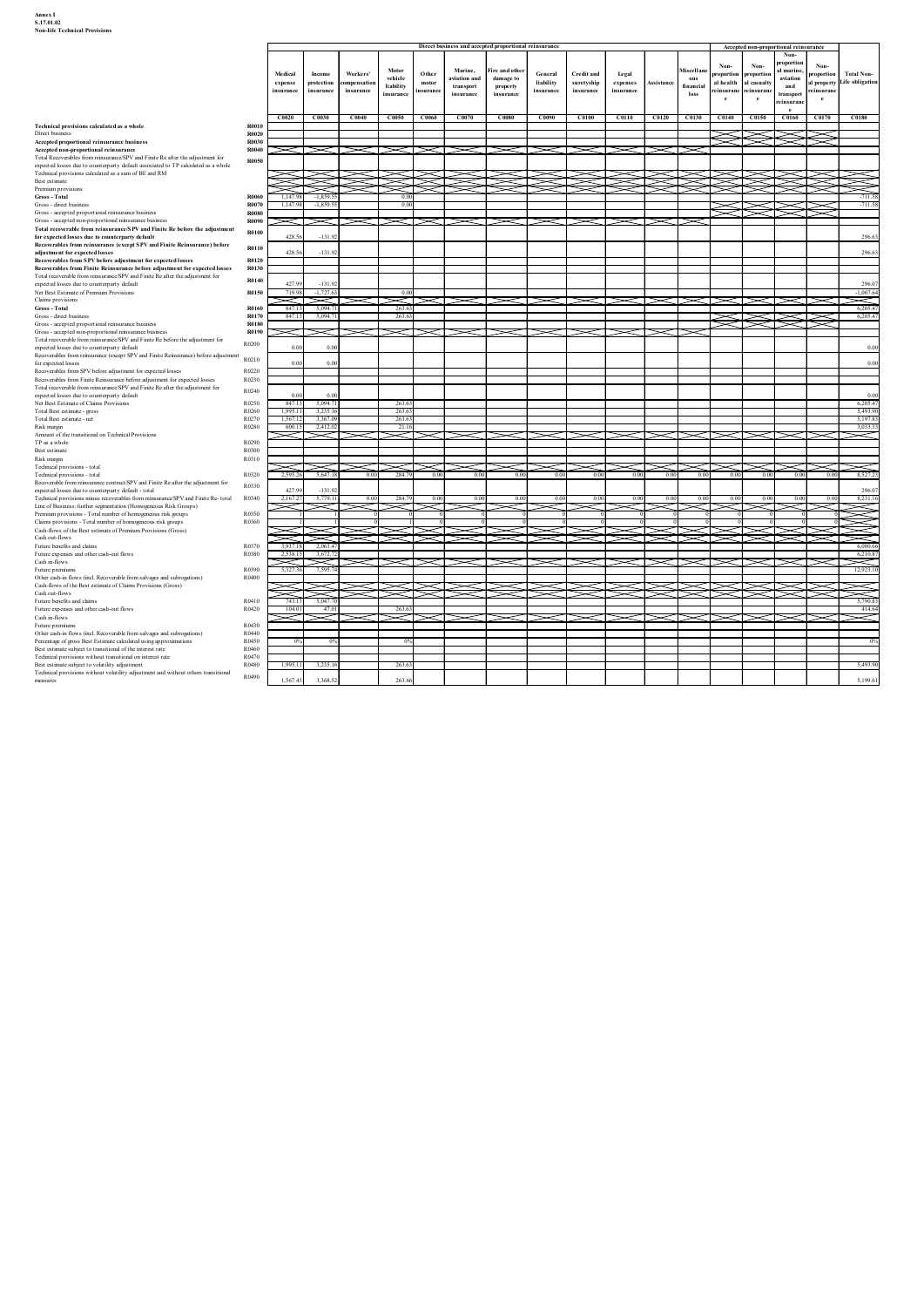# Annex I<br>S.19.01.21<br>Non-life Insurance Claims Information<br>Total Non-Life Business

## $\text{Accident year}$  /  $\text{Z0020}$  1

| ınex I<br>19.01.21<br>on-life Insurance Claims Information<br>otal Non-Life Business<br>Accident year / Z0020<br>$\sim$ 1<br>Gross Claims Paid (non-cumulative)<br>(absolute amount)<br>Development year<br>Sum of years<br>In Current year<br>$\overline{2}$<br>$7^{\circ}$<br>10<br>11<br>12<br>Year<br>$\mathbf{0}$<br>$\mathbf{1}$<br>$\overline{3}$<br>-5<br>8<br>$\overline{9}$<br>13<br>14<br>$15 & +$<br>(cumulative)<br>$\mathbf{A}$<br>C0010 C0020 C0030 C0040<br>C0050 C0060 C0070 C0080 C0090 C0100<br>C0110 C0120 C0130 C0140 C0150<br>C0160<br>C0170<br>C0180<br>$\bowtie \bowtie \bowtie$<br>0.00<br><b>R0100</b><br>0.00<br>R0100<br>$\asymp$<br>$>\!<$<br>$>\!<$<br>⋝⊴<br>$\bowtie \bowtie$<br>$>\!<$<br>$>\!<$<br>$>\!<$<br>⋝⊴<br>Prior<br>⋝⋖⊥<br>$\asymp$<br>$\mathbf{0}$<br>0.00<br>0.00<br>0.00<br>0.00<br>0.00<br>0.00<br>0.00<br>0.00<br>0.00<br>0.00<br>0.00<br>0.00<br><b>R0110</b><br>0.00<br>$N-14$<br><b>R0110</b><br>0.00<br>0.00<br>0.00<br>0.00<br>$N-13$<br><b>R0120</b><br>0.00<br>0.00<br>0.00<br>0.00<br>0.00<br>0.00<br>0.00<br>0.00<br>0.00<br>0.00<br>0.00<br>0.00<br>0.00<br>0.00<br><b>R0120</b><br>0.00<br>0.00<br>0.00<br>0.00<br>$N-12$<br><b>R0130</b><br>0.00<br>0.00<br>0.00<br>0.00<br>0.00<br>0.00<br>0.00<br>0.00<br>0.00<br>0.00<br>0.00<br><b>R0130</b><br>0.00<br>0.00<br>0.00<br>0.00<br>0.00<br>0.00<br>0.00<br>0.00<br>0.00<br>0.00<br>0.00<br>0.00<br>0.00<br>0.00<br>0.00<br>0.00<br><b>R0140</b><br>$N-11$<br><b>R0140</b><br>1,374.61<br>1,187.85<br>4.82<br>10.22<br>10.66<br>10.26<br>0.00<br>9.28<br>0.00<br>2,645.77<br>38.06<br>0.00<br>0.00<br>$\mathbf{N-}10$<br><b>R0120</b><br><b>R0120</b><br>1.41<br>58.08<br>0.00<br>5,068.71<br>$N-9$<br><b>R0160</b><br>3,081.30<br>1,319.62<br>256.69 201.13<br>150.49<br>0.00<br>0.00<br>R0160<br>0.00<br>$_{\mathbf{N-8}}$<br><b>R0170</b><br>4,223.90<br>1,325.05<br>338.35<br>10.85<br>0.41<br>9.85<br>5.24<br>3.33<br>0.00<br><b>R0170</b><br>0.00<br>5,916.99<br>57.91<br>7.55<br>$N-7$<br><b>R0180</b><br>4.100.43<br>1,458.07<br>130.38<br>3.59<br>0.13<br>0.00<br><b>R0180</b><br>0.00<br>5,758.06<br>7.052.43<br>4.795.46<br>153.65<br>18.47<br>0.00<br>$N-6$<br>1.910.40<br>164.35<br>10.10<br><b>R0190</b><br>0.00<br><b>R0190</b><br>$N-5$<br>4,784.42<br>60.73<br>0.00<br><b>R0200</b><br>R0200<br>1,442.73<br>157.23<br>4.38<br>6.449.49<br>0.00<br>R0210<br>R0210<br>9,048.23<br>$N-4$<br>6,470.19<br>2,357.71<br>82.21<br>135.94<br>2.18<br>2.18<br>$N-3$<br><b>R0220</b><br>6,530.80<br>1,899.75<br>211.03<br>33.95<br><b>R0220</b><br>33.95<br>8,675.53<br>$N-2$<br><b>R0230</b><br>7,021.71<br>1,938.85<br>192.28<br><b>R0230</b><br>192.28<br>9,152.84<br>2,013.31<br>8,085.02 2,013.31<br>10,098.33<br>$N-1$<br><b>R0240</b><br><b>R0240</b><br><b>R0250</b><br>8,843.87<br>8.843.87<br>R0250 8,843.87<br>N<br>Total R0260 11,085.59<br>78,710.25<br><b>Gross undiscounted Best Estimate Claims Provisions</b><br>(absolute amount)<br>Development year<br><b>Year end</b><br>0.00<br>0.01<br>0.01<br>0.01<br>0.00<br>0.00<br>0.00<br>0.00<br>0.01<br>0.01<br>0.01<br>0.01<br>0.01<br>0.01<br>0.01<br>$15 & +$<br>(discounted<br>Year<br>C0200<br>$C0210$ $C0220$ $C0230$<br>C <sub>0240</sub><br>C0250<br>C <sub>0260</sub><br>C0270<br>C0280<br>C0290<br>C0300<br>C <sub>0310</sub><br>C <sub>0320</sub><br>C0330 C0340<br>C0350<br>C0360<br><b>R0100</b><br>$\approx$<br>$\bowtie$<br>$\asymp$<br>$\times$<br>$\times$<br>$\approx$<br>$>\!<$<br>$\times$<br>$\asymp$<br>0.00<br><b>R0100</b><br>Prior<br>$>\!<$<br>$>\!<$<br>≂<br>$>\!<$<br>$\prec$<br>⋝⋜∣<br>$\overline{0}$<br>$N-14$<br><b>R0110</b><br>0.00<br>0.00<br>0.00<br>0.00<br>0.00<br>0.00<br>0.00<br>0.00<br>0.00<br>0.00<br>0.00<br>0.00<br>0.00<br>0.00<br>0.00<br><b>R0110</b><br>0.00<br>$N-13$<br>0.00<br><b>R0120</b><br>0.00<br>0.00<br>0.00<br>0.00<br>0.00<br>0.00<br>0.00<br>0.00<br>0.00<br>0.00<br>0.00<br>0.00<br>0.00<br><b>R0120</b><br>0.00<br>105.06<br>109.05<br>112.79<br>112.79<br>$\mathbf{N}\text{-}\mathbf{12}$<br>0.00<br>0.00<br>0.00<br>0.00<br>19.42<br>0.00<br>0.00<br>R0130<br><b>R0130</b><br>0.00<br>0.00<br>0.00<br>0.00<br>0.00<br>0.00<br>0.00<br>0.00<br>0.00<br>0.00<br>0.00<br>0.00<br>0.00<br>0.00<br>0.00<br>0.00<br><b>R0140</b><br>$N-11$<br><b>R0140</b><br>0.00<br>0.00<br>0.00<br>0.00<br>0.00<br>87.16<br>0.00<br>0.00<br>258.43<br>169.70<br>173.04<br><b>R0120</b><br>173.04<br>$N-10$<br><b>R0120</b><br>$N-9$<br><b>R0160</b><br>$0.00\,$<br>$0.00\,$<br>$0.00\,$<br>0.00<br>1.22<br>0.00<br>0.00<br>39.02<br>40.84<br>42.55<br><b>R0160</b><br>42.55<br>$_{\mathbf{N-8}}$<br>7.50<br>2.64<br>55.23<br>1,442.20<br><b>R0170</b><br>1,442.20<br><b>R0170</b><br>0.00<br>0.00<br>0.00<br>3.80<br>1,411.01<br>$N-7$<br>R0180<br><b>R0180</b><br>0.00<br>5.01<br>11.13<br>11.69<br>0.00<br>39.87<br>$-0.83$<br>106.00<br>11.69<br>N-6<br><b>R0190</b> 0.00 236.18 140.91 6.80 26.70 32.96 58.29<br><b>R0210</b> 1.465.70 157.75 65.32 107.88 29.66 58.91<br><b>R0210</b> 1.816.40 64.52 -184.52 69.43 38.79<br>R0190  <br>58.29<br>$N-5$<br><b>R0200</b><br>58.91<br>$N-4$<br>R0210<br>38.79<br>$N-3$<br><b>R0220</b> 743.94 424.09 335.84 203.08<br><b>R0230</b> 5,079.73 490.27 203.38<br>R0220<br>203.08<br>203.38<br>$N-2$<br>R0230<br>R0240 2,543.98 216.67<br>216.67<br>$\mathbf{N}\text{-}\mathbf{1}$<br>R0240<br>R0250 3,351.03<br>R0250<br>3,351.03<br>$\mathbf N$<br>Total R0260 5,912.41 |  |
|---------------------------------------------------------------------------------------------------------------------------------------------------------------------------------------------------------------------------------------------------------------------------------------------------------------------------------------------------------------------------------------------------------------------------------------------------------------------------------------------------------------------------------------------------------------------------------------------------------------------------------------------------------------------------------------------------------------------------------------------------------------------------------------------------------------------------------------------------------------------------------------------------------------------------------------------------------------------------------------------------------------------------------------------------------------------------------------------------------------------------------------------------------------------------------------------------------------------------------------------------------------------------------------------------------------------------------------------------------------------------------------------------------------------------------------------------------------------------------------------------------------------------------------------------------------------------------------------------------------------------------------------------------------------------------------------------------------------------------------------------------------------------------------------------------------------------------------------------------------------------------------------------------------------------------------------------------------------------------------------------------------------------------------------------------------------------------------------------------------------------------------------------------------------------------------------------------------------------------------------------------------------------------------------------------------------------------------------------------------------------------------------------------------------------------------------------------------------------------------------------------------------------------------------------------------------------------------------------------------------------------------------------------------------------------------------------------------------------------------------------------------------------------------------------------------------------------------------------------------------------------------------------------------------------------------------------------------------------------------------------------------------------------------------------------------------------------------------------------------------------------------------------------------------------------------------------------------------------------------------------------------------------------------------------------------------------------------------------------------------------------------------------------------------------------------------------------------------------------------------------------------------------------------------------------------------------------------------------------------------------------------------------------------------------------------------------------------------------------------------------------------------------------------------------------------------------------------------------------------------------------------------------------------------------------------------------------------------------------------------------------------------------------------------------------------------------------------------------------------------------------------------------------------------------------------------------------------------------------------------------------------------------------------------------------------------------------------------------------------------------------------------------------------------------------------------------------------------------------------------------------------------------------------------------------------------------------------------------------------------------------------------------------------------------------------------------------------------------------------------------------------------------------------------------------------------------------------------------------------------------------------------------------------------------------------------------------------------------------------------------------------------------------------------------------------------------------------------------------------------------------------------------------------------------------------------------------------------------------------------------------------------------------------------------------------------------------------------------------------------------------------------------------------------------------------------------|--|
|                                                                                                                                                                                                                                                                                                                                                                                                                                                                                                                                                                                                                                                                                                                                                                                                                                                                                                                                                                                                                                                                                                                                                                                                                                                                                                                                                                                                                                                                                                                                                                                                                                                                                                                                                                                                                                                                                                                                                                                                                                                                                                                                                                                                                                                                                                                                                                                                                                                                                                                                                                                                                                                                                                                                                                                                                                                                                                                                                                                                                                                                                                                                                                                                                                                                                                                                                                                                                                                                                                                                                                                                                                                                                                                                                                                                                                                                                                                                                                                                                                                                                                                                                                                                                                                                                                                                                                                                                                                                                                                                                                                                                                                                                                                                                                                                                                                                                                                                                                                                                                                                                                                                                                                                                                                                                                                                                                                                                                                   |  |
|                                                                                                                                                                                                                                                                                                                                                                                                                                                                                                                                                                                                                                                                                                                                                                                                                                                                                                                                                                                                                                                                                                                                                                                                                                                                                                                                                                                                                                                                                                                                                                                                                                                                                                                                                                                                                                                                                                                                                                                                                                                                                                                                                                                                                                                                                                                                                                                                                                                                                                                                                                                                                                                                                                                                                                                                                                                                                                                                                                                                                                                                                                                                                                                                                                                                                                                                                                                                                                                                                                                                                                                                                                                                                                                                                                                                                                                                                                                                                                                                                                                                                                                                                                                                                                                                                                                                                                                                                                                                                                                                                                                                                                                                                                                                                                                                                                                                                                                                                                                                                                                                                                                                                                                                                                                                                                                                                                                                                                                   |  |
|                                                                                                                                                                                                                                                                                                                                                                                                                                                                                                                                                                                                                                                                                                                                                                                                                                                                                                                                                                                                                                                                                                                                                                                                                                                                                                                                                                                                                                                                                                                                                                                                                                                                                                                                                                                                                                                                                                                                                                                                                                                                                                                                                                                                                                                                                                                                                                                                                                                                                                                                                                                                                                                                                                                                                                                                                                                                                                                                                                                                                                                                                                                                                                                                                                                                                                                                                                                                                                                                                                                                                                                                                                                                                                                                                                                                                                                                                                                                                                                                                                                                                                                                                                                                                                                                                                                                                                                                                                                                                                                                                                                                                                                                                                                                                                                                                                                                                                                                                                                                                                                                                                                                                                                                                                                                                                                                                                                                                                                   |  |
|                                                                                                                                                                                                                                                                                                                                                                                                                                                                                                                                                                                                                                                                                                                                                                                                                                                                                                                                                                                                                                                                                                                                                                                                                                                                                                                                                                                                                                                                                                                                                                                                                                                                                                                                                                                                                                                                                                                                                                                                                                                                                                                                                                                                                                                                                                                                                                                                                                                                                                                                                                                                                                                                                                                                                                                                                                                                                                                                                                                                                                                                                                                                                                                                                                                                                                                                                                                                                                                                                                                                                                                                                                                                                                                                                                                                                                                                                                                                                                                                                                                                                                                                                                                                                                                                                                                                                                                                                                                                                                                                                                                                                                                                                                                                                                                                                                                                                                                                                                                                                                                                                                                                                                                                                                                                                                                                                                                                                                                   |  |
|                                                                                                                                                                                                                                                                                                                                                                                                                                                                                                                                                                                                                                                                                                                                                                                                                                                                                                                                                                                                                                                                                                                                                                                                                                                                                                                                                                                                                                                                                                                                                                                                                                                                                                                                                                                                                                                                                                                                                                                                                                                                                                                                                                                                                                                                                                                                                                                                                                                                                                                                                                                                                                                                                                                                                                                                                                                                                                                                                                                                                                                                                                                                                                                                                                                                                                                                                                                                                                                                                                                                                                                                                                                                                                                                                                                                                                                                                                                                                                                                                                                                                                                                                                                                                                                                                                                                                                                                                                                                                                                                                                                                                                                                                                                                                                                                                                                                                                                                                                                                                                                                                                                                                                                                                                                                                                                                                                                                                                                   |  |
|                                                                                                                                                                                                                                                                                                                                                                                                                                                                                                                                                                                                                                                                                                                                                                                                                                                                                                                                                                                                                                                                                                                                                                                                                                                                                                                                                                                                                                                                                                                                                                                                                                                                                                                                                                                                                                                                                                                                                                                                                                                                                                                                                                                                                                                                                                                                                                                                                                                                                                                                                                                                                                                                                                                                                                                                                                                                                                                                                                                                                                                                                                                                                                                                                                                                                                                                                                                                                                                                                                                                                                                                                                                                                                                                                                                                                                                                                                                                                                                                                                                                                                                                                                                                                                                                                                                                                                                                                                                                                                                                                                                                                                                                                                                                                                                                                                                                                                                                                                                                                                                                                                                                                                                                                                                                                                                                                                                                                                                   |  |
|                                                                                                                                                                                                                                                                                                                                                                                                                                                                                                                                                                                                                                                                                                                                                                                                                                                                                                                                                                                                                                                                                                                                                                                                                                                                                                                                                                                                                                                                                                                                                                                                                                                                                                                                                                                                                                                                                                                                                                                                                                                                                                                                                                                                                                                                                                                                                                                                                                                                                                                                                                                                                                                                                                                                                                                                                                                                                                                                                                                                                                                                                                                                                                                                                                                                                                                                                                                                                                                                                                                                                                                                                                                                                                                                                                                                                                                                                                                                                                                                                                                                                                                                                                                                                                                                                                                                                                                                                                                                                                                                                                                                                                                                                                                                                                                                                                                                                                                                                                                                                                                                                                                                                                                                                                                                                                                                                                                                                                                   |  |

|               | In Current year |
|---------------|-----------------|
|               | C0170           |
| R0100         | Ö               |
| R0110         | 0.00            |
| R0120         | 0.00            |
| R0130         | 0.00            |
| R0140         | 0.00            |
| R0120         | 0.00            |
| R0160         | 0.00            |
| R0170         | 0.00            |
| <b>R0180</b>  | 0.00            |
| R0190         | 0.00            |
| <b>R0200</b>  | 0.00            |
| R0210         | 2.18            |
| R0220         | 33.95           |
| R0230         | 192.28          |
| R0240         | 2.013.31        |
| R0250         | 8,843.87        |
| R0260<br>otal | 11.085.59       |

| Sum of years |  |
|--------------|--|
| (cumulative) |  |
| C0180        |  |
| 0.00         |  |
| 0.00         |  |
| 0.00         |  |
| 0.00         |  |
| 0.00         |  |
| 2.645.77     |  |
| 5.068.71     |  |
| 5.916.99     |  |
| 5.758.06     |  |
| 7.052.43     |  |
| 6,449.49     |  |
| 9,048.23     |  |
| 8,675.53     |  |
| 9.152.84     |  |
| 10,098.33    |  |
| 8.843.87     |  |
| 78,710.25    |  |
|              |  |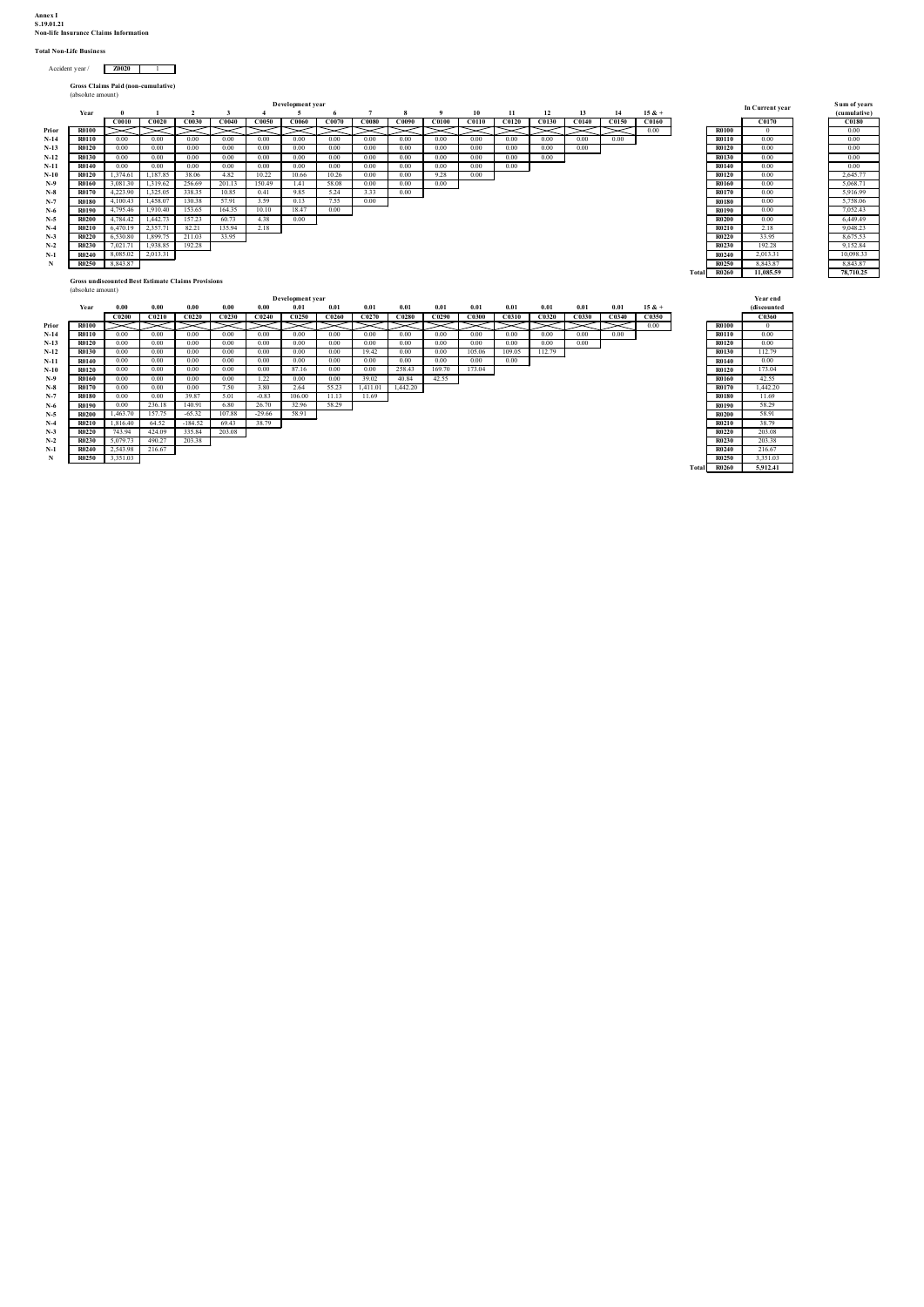#### Annex I S.22.01.01

| Annex I<br>S.22.01.01                                                           |              |                               |                         |                         |                            |                                     |                                                                      |                           |                            |                           |                      |
|---------------------------------------------------------------------------------|--------------|-------------------------------|-------------------------|-------------------------|----------------------------|-------------------------------------|----------------------------------------------------------------------|---------------------------|----------------------------|---------------------------|----------------------|
| Impact of long term guarantees measures and transitionals                       |              |                               |                         |                         |                            |                                     |                                                                      |                           |                            |                           |                      |
|                                                                                 |              |                               |                         |                         |                            |                                     | Impact of the LTG measures and transitionals (Step-by-step approach) |                           |                            |                           |                      |
|                                                                                 |              | Amount with<br>Long Term      | Without                 | <b>Impact of</b>        |                            |                                     | Without<br>volatility                                                | Impact of                 | Without                    | Impact of                 | Impact of all        |
|                                                                                 |              | Guarantee                     | ransitional on          | transitional oı         | Without<br>transitional on | <b>Impact of</b><br>transitional on | adjustment and                                                       | volatility                | matching<br>adjustment and | matching                  | <b>LTG</b> measures  |
|                                                                                 |              | measures and<br>transitionals | technical<br>provisions | technical<br>provisions | interest rate              | interest rate                       | without other<br>transitional                                        | adjustment set<br>to zero | without all the            | adjustment set<br>to zero | and<br>transitionals |
|                                                                                 |              | C0010                         | C0020                   | C0030                   | CO <sub>040</sub>          | C0050                               | measures<br>C0060                                                    | C0070                     | others<br>C0080            | C0090                     | C <sub>0100</sub>    |
| <b>Technical provisions</b>                                                     | <b>R0010</b> | 293,520                       | 293,520                 |                         | 293,520                    |                                     | 294,064                                                              | 544                       | 294,064                    |                           | 544                  |
| <b>Basic own funds</b>                                                          | <b>R0020</b> | 255,286                       | 255,286                 |                         | 255,286                    |                                     | 254,79                                                               | $-490$                    | 254,79                     |                           | $-490$               |
| Excess of assets over<br>liabilities                                            | R0030        | 259,715                       | 259,715                 |                         | 259,715                    |                                     | 259,225                                                              | $-490$                    | 259,225                    |                           | $-490$               |
| Restricted own funds due<br>to ring-fencing and<br>matching portfolio           | R0040        |                               |                         |                         |                            |                                     |                                                                      |                           |                            |                           |                      |
| Eligible own funds to meet<br><b>Solvency Capital</b><br>Requirement            | R0050        | 255,286                       | 255,286                 | $\theta$                | 255,286                    |                                     | 254,797                                                              | $-490$                    | 254,797                    |                           | $-490$               |
| Tier 1                                                                          | <b>R0060</b> | 255,286                       | 255,286                 |                         | 255,286                    | $\Omega$                            | 254,797                                                              | $-490$                    | 254,797                    |                           | $-490$               |
| Tier 2                                                                          | R0070        |                               |                         |                         |                            |                                     |                                                                      |                           |                            |                           |                      |
| Tier 3<br><b>Solvency Capital</b>                                               | <b>R0080</b> |                               |                         |                         |                            |                                     | $\Omega$                                                             | $\Omega$                  | $\Omega$                   |                           |                      |
|                                                                                 |              |                               |                         |                         |                            |                                     |                                                                      |                           |                            |                           |                      |
| Requirement                                                                     | R0100        | 255,286                       | 255,286                 |                         | 255,286                    |                                     | 254,797                                                              | $-490$                    | 254,797                    |                           | $-490$               |
| Eligible own funds to meet<br>Minimum Capital<br>Requirement<br>Minimum Capital |              |                               |                         | 16,051                  | 16,051                     |                                     | 16,051                                                               |                           | 16,051                     |                           |                      |
|                                                                                 | R0090        | 64,202                        | 64,202                  |                         | 64,202                     |                                     | 64,202                                                               |                           | 64,202                     |                           |                      |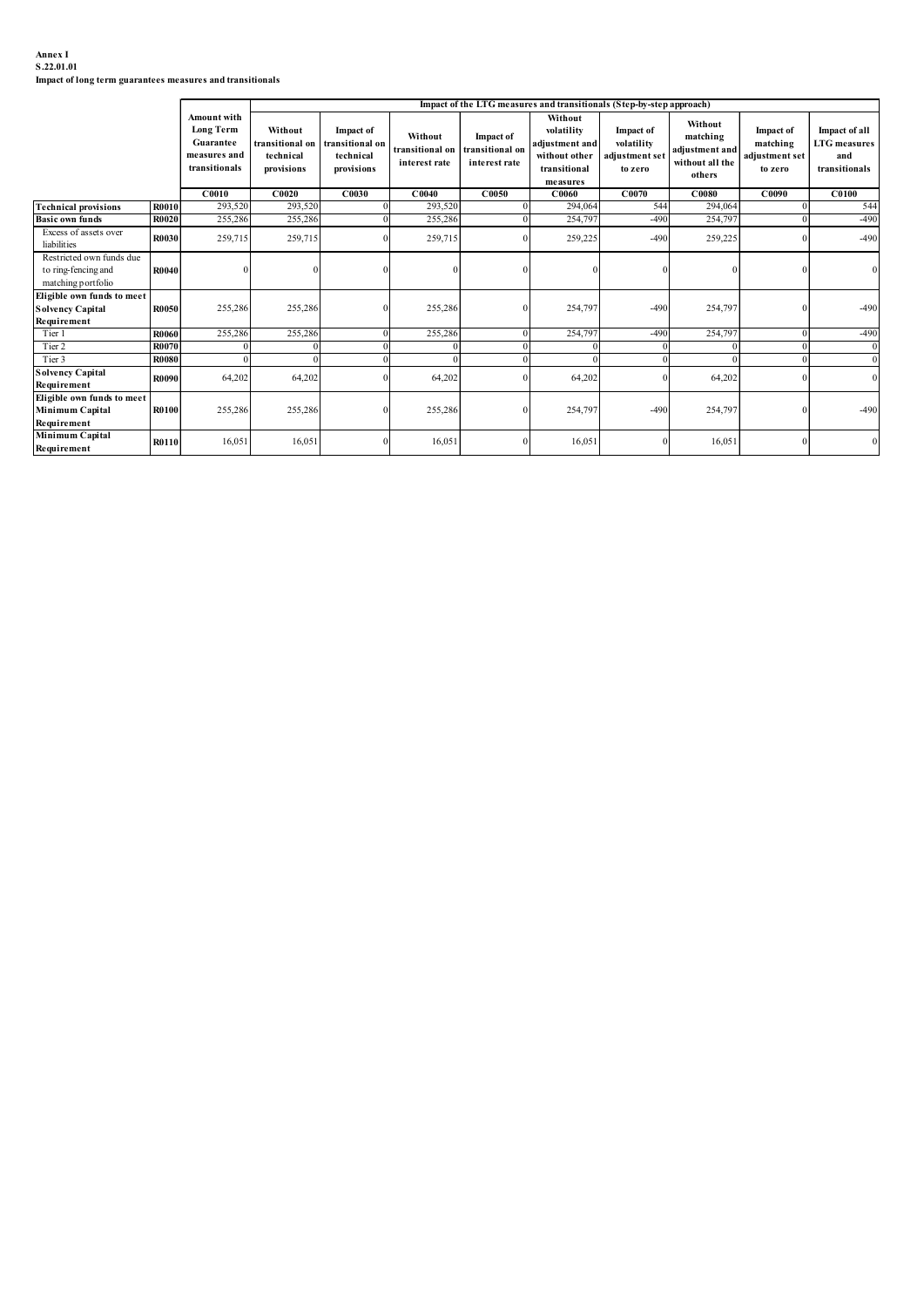| <b>C0010</b><br>C0020<br>C0030<br>C0040<br><b>C0050</b><br>Basic own funds before deduction for participations in other financial sector as foreseen in article 68<br>of Delegated Regulation 2015/35<br>Ordinary share capital (gross of own shares)<br><b>R0010</b><br>38,600<br>38,600<br>Share premium account related to ordinary share capital<br><b>R0030</b><br>Initial funds, members' contributions or the equivalent basic own - fund item for mutual and mutual-type<br><b>R0040</b><br>undertakings<br>Subordinated mutual member accounts<br><b>R0050</b><br>Surplus funds<br><b>R0070</b><br>Preference shares<br><b>R0090</b><br>Share premium account related to preference shares<br><b>R0110</b><br>Reconciliation reserve<br><b>R0130</b><br>216,686<br>216,68<br>Subordinated liabilities<br><b>R0140</b><br><b>R0160</b><br>An amount equal to the value of net deferred tax assets<br>Other own fund items approved by the supervisory authority as basic own funds not specified above<br><b>R0180</b><br>Own funds from the financial statements that should not be represented by the reconciliation<br>reserve and do not meet the criteria to be classified as Solvency II own funds<br>Own funds from the financial statements that should not be represented by the reconciliation reserve and<br><b>R0220</b><br>do not meet the criteria to be classified as Solvency II own funds<br>Deductions<br>Deductions for participations in financial and credit institutions<br><b>R0230</b><br><b>R0290</b><br>Total basic own funds after deductions<br>255,286<br>255,286<br>Ancillary own funds<br>Unpaid and uncalled ordinary share capital callable on demand<br>R0300<br>Unpaid and uncalled initial funds, members' contributions or the equivalent basic own fund item for mutual<br><b>R0310</b><br>and mutual - type undertakings, callable on demand<br>Unpaid and uncalled preference shares callable on demand<br><b>R0320</b><br>A legally binding commitment to subscribe and pay for subordinated liabilities on demand<br><b>R0330</b><br>Letters of credit and guarantees under Article 96(2) of the Directive 2009/138/EC<br><b>R0340</b><br>Letters of credit and guarantees other than under Article 96(2) of the Directive 2009/138/EC<br><b>R0350</b><br>Supplementary members calls under first subparagraph of Article 96(3) of the Directive 2009/138/EC<br><b>R0360</b><br>Supplementary members calls - other than under first subparagraph of Article 96(3) of the Directive<br><b>R0370</b><br>2009/138/EC<br><b>R0390</b><br>Other ancillary own funds<br>Total ancillary own funds<br><b>R0400</b><br>Available and eligible own funds<br>255,286<br>Total available own funds to meet the SCR<br><b>R0500</b><br>255,286<br>Total available own funds to meet the MCR<br>255,286<br><b>R0510</b><br>255,286<br>Total eligible own funds to meet the SCR<br>255,286<br><b>R0540</b><br>255,286<br>Total eligible own funds to meet the MCR<br><b>R0550</b><br>255,286<br>255,286<br><b>R0580</b><br><b>SCR</b><br>64,202<br><b>MCR</b><br><b>R0600</b><br>16,051<br>Ratio of Eligible own funds to SCR<br><b>R0620</b><br>.629337711744%<br>Ratio of Eligible own funds to MCR<br>R0640<br>0.51727652619<br><b>C0060</b><br><b>Reconciliation reserve</b><br><b>R0700</b><br>Excess of assets over liabilities<br>259,71<br>Own shares (held directly and indirectly)<br><b>R0710</b><br>Foreseeable dividends, distributions and charges<br><b>R0720</b><br>4,428<br>Other basic own fund items<br><b>R0730</b><br>38,600<br>Adjustment for restricted own fund items in respect of matching adjustment portfolios and ring fenced<br><b>R0740</b><br>funds<br>R0760<br><b>Reconciliation reserve</b><br>216,686<br><b>Expected profits</b><br>Expected profits included in future premiums (EPIFP) - Life business<br><b>R0770</b><br>3,098<br>Expected profits included in future premiums (EPIFP) - Non- life business<br><b>R0780</b><br>2,434<br>Total Expected profits included in future premiums (EPIFP)<br>R0790<br>5,531 |  | Total | Tier 1 -<br>unrestricted | Tier 1 -<br>restricted | Tier 2 | Tier 3 |
|-------------------------------------------------------------------------------------------------------------------------------------------------------------------------------------------------------------------------------------------------------------------------------------------------------------------------------------------------------------------------------------------------------------------------------------------------------------------------------------------------------------------------------------------------------------------------------------------------------------------------------------------------------------------------------------------------------------------------------------------------------------------------------------------------------------------------------------------------------------------------------------------------------------------------------------------------------------------------------------------------------------------------------------------------------------------------------------------------------------------------------------------------------------------------------------------------------------------------------------------------------------------------------------------------------------------------------------------------------------------------------------------------------------------------------------------------------------------------------------------------------------------------------------------------------------------------------------------------------------------------------------------------------------------------------------------------------------------------------------------------------------------------------------------------------------------------------------------------------------------------------------------------------------------------------------------------------------------------------------------------------------------------------------------------------------------------------------------------------------------------------------------------------------------------------------------------------------------------------------------------------------------------------------------------------------------------------------------------------------------------------------------------------------------------------------------------------------------------------------------------------------------------------------------------------------------------------------------------------------------------------------------------------------------------------------------------------------------------------------------------------------------------------------------------------------------------------------------------------------------------------------------------------------------------------------------------------------------------------------------------------------------------------------------------------------------------------------------------------------------------------------------------------------------------------------------------------------------------------------------------------------------------------------------------------------------------------------------------------------------------------------------------------------------------------------------------------------------------------------------------------------------------------------------------------------------------------------------------------------------------------------------------------------------------------------------------------------------------------------------------------------------------------------------------------------------------------------------------------------------------------------------------------------------------------------------------------------------------------------------------------------------------------------------------------------------------------------------------|--|-------|--------------------------|------------------------|--------|--------|
|                                                                                                                                                                                                                                                                                                                                                                                                                                                                                                                                                                                                                                                                                                                                                                                                                                                                                                                                                                                                                                                                                                                                                                                                                                                                                                                                                                                                                                                                                                                                                                                                                                                                                                                                                                                                                                                                                                                                                                                                                                                                                                                                                                                                                                                                                                                                                                                                                                                                                                                                                                                                                                                                                                                                                                                                                                                                                                                                                                                                                                                                                                                                                                                                                                                                                                                                                                                                                                                                                                                                                                                                                                                                                                                                                                                                                                                                                                                                                                                                                                                                                                 |  |       |                          |                        |        |        |
|                                                                                                                                                                                                                                                                                                                                                                                                                                                                                                                                                                                                                                                                                                                                                                                                                                                                                                                                                                                                                                                                                                                                                                                                                                                                                                                                                                                                                                                                                                                                                                                                                                                                                                                                                                                                                                                                                                                                                                                                                                                                                                                                                                                                                                                                                                                                                                                                                                                                                                                                                                                                                                                                                                                                                                                                                                                                                                                                                                                                                                                                                                                                                                                                                                                                                                                                                                                                                                                                                                                                                                                                                                                                                                                                                                                                                                                                                                                                                                                                                                                                                                 |  |       |                          |                        |        |        |
|                                                                                                                                                                                                                                                                                                                                                                                                                                                                                                                                                                                                                                                                                                                                                                                                                                                                                                                                                                                                                                                                                                                                                                                                                                                                                                                                                                                                                                                                                                                                                                                                                                                                                                                                                                                                                                                                                                                                                                                                                                                                                                                                                                                                                                                                                                                                                                                                                                                                                                                                                                                                                                                                                                                                                                                                                                                                                                                                                                                                                                                                                                                                                                                                                                                                                                                                                                                                                                                                                                                                                                                                                                                                                                                                                                                                                                                                                                                                                                                                                                                                                                 |  |       |                          |                        |        |        |
|                                                                                                                                                                                                                                                                                                                                                                                                                                                                                                                                                                                                                                                                                                                                                                                                                                                                                                                                                                                                                                                                                                                                                                                                                                                                                                                                                                                                                                                                                                                                                                                                                                                                                                                                                                                                                                                                                                                                                                                                                                                                                                                                                                                                                                                                                                                                                                                                                                                                                                                                                                                                                                                                                                                                                                                                                                                                                                                                                                                                                                                                                                                                                                                                                                                                                                                                                                                                                                                                                                                                                                                                                                                                                                                                                                                                                                                                                                                                                                                                                                                                                                 |  |       |                          |                        |        |        |
|                                                                                                                                                                                                                                                                                                                                                                                                                                                                                                                                                                                                                                                                                                                                                                                                                                                                                                                                                                                                                                                                                                                                                                                                                                                                                                                                                                                                                                                                                                                                                                                                                                                                                                                                                                                                                                                                                                                                                                                                                                                                                                                                                                                                                                                                                                                                                                                                                                                                                                                                                                                                                                                                                                                                                                                                                                                                                                                                                                                                                                                                                                                                                                                                                                                                                                                                                                                                                                                                                                                                                                                                                                                                                                                                                                                                                                                                                                                                                                                                                                                                                                 |  |       |                          |                        |        |        |
|                                                                                                                                                                                                                                                                                                                                                                                                                                                                                                                                                                                                                                                                                                                                                                                                                                                                                                                                                                                                                                                                                                                                                                                                                                                                                                                                                                                                                                                                                                                                                                                                                                                                                                                                                                                                                                                                                                                                                                                                                                                                                                                                                                                                                                                                                                                                                                                                                                                                                                                                                                                                                                                                                                                                                                                                                                                                                                                                                                                                                                                                                                                                                                                                                                                                                                                                                                                                                                                                                                                                                                                                                                                                                                                                                                                                                                                                                                                                                                                                                                                                                                 |  |       |                          |                        |        |        |
|                                                                                                                                                                                                                                                                                                                                                                                                                                                                                                                                                                                                                                                                                                                                                                                                                                                                                                                                                                                                                                                                                                                                                                                                                                                                                                                                                                                                                                                                                                                                                                                                                                                                                                                                                                                                                                                                                                                                                                                                                                                                                                                                                                                                                                                                                                                                                                                                                                                                                                                                                                                                                                                                                                                                                                                                                                                                                                                                                                                                                                                                                                                                                                                                                                                                                                                                                                                                                                                                                                                                                                                                                                                                                                                                                                                                                                                                                                                                                                                                                                                                                                 |  |       |                          |                        |        |        |
|                                                                                                                                                                                                                                                                                                                                                                                                                                                                                                                                                                                                                                                                                                                                                                                                                                                                                                                                                                                                                                                                                                                                                                                                                                                                                                                                                                                                                                                                                                                                                                                                                                                                                                                                                                                                                                                                                                                                                                                                                                                                                                                                                                                                                                                                                                                                                                                                                                                                                                                                                                                                                                                                                                                                                                                                                                                                                                                                                                                                                                                                                                                                                                                                                                                                                                                                                                                                                                                                                                                                                                                                                                                                                                                                                                                                                                                                                                                                                                                                                                                                                                 |  |       |                          |                        |        |        |
|                                                                                                                                                                                                                                                                                                                                                                                                                                                                                                                                                                                                                                                                                                                                                                                                                                                                                                                                                                                                                                                                                                                                                                                                                                                                                                                                                                                                                                                                                                                                                                                                                                                                                                                                                                                                                                                                                                                                                                                                                                                                                                                                                                                                                                                                                                                                                                                                                                                                                                                                                                                                                                                                                                                                                                                                                                                                                                                                                                                                                                                                                                                                                                                                                                                                                                                                                                                                                                                                                                                                                                                                                                                                                                                                                                                                                                                                                                                                                                                                                                                                                                 |  |       |                          |                        |        |        |
|                                                                                                                                                                                                                                                                                                                                                                                                                                                                                                                                                                                                                                                                                                                                                                                                                                                                                                                                                                                                                                                                                                                                                                                                                                                                                                                                                                                                                                                                                                                                                                                                                                                                                                                                                                                                                                                                                                                                                                                                                                                                                                                                                                                                                                                                                                                                                                                                                                                                                                                                                                                                                                                                                                                                                                                                                                                                                                                                                                                                                                                                                                                                                                                                                                                                                                                                                                                                                                                                                                                                                                                                                                                                                                                                                                                                                                                                                                                                                                                                                                                                                                 |  |       |                          |                        |        |        |
|                                                                                                                                                                                                                                                                                                                                                                                                                                                                                                                                                                                                                                                                                                                                                                                                                                                                                                                                                                                                                                                                                                                                                                                                                                                                                                                                                                                                                                                                                                                                                                                                                                                                                                                                                                                                                                                                                                                                                                                                                                                                                                                                                                                                                                                                                                                                                                                                                                                                                                                                                                                                                                                                                                                                                                                                                                                                                                                                                                                                                                                                                                                                                                                                                                                                                                                                                                                                                                                                                                                                                                                                                                                                                                                                                                                                                                                                                                                                                                                                                                                                                                 |  |       |                          |                        |        |        |
|                                                                                                                                                                                                                                                                                                                                                                                                                                                                                                                                                                                                                                                                                                                                                                                                                                                                                                                                                                                                                                                                                                                                                                                                                                                                                                                                                                                                                                                                                                                                                                                                                                                                                                                                                                                                                                                                                                                                                                                                                                                                                                                                                                                                                                                                                                                                                                                                                                                                                                                                                                                                                                                                                                                                                                                                                                                                                                                                                                                                                                                                                                                                                                                                                                                                                                                                                                                                                                                                                                                                                                                                                                                                                                                                                                                                                                                                                                                                                                                                                                                                                                 |  |       |                          |                        |        |        |
|                                                                                                                                                                                                                                                                                                                                                                                                                                                                                                                                                                                                                                                                                                                                                                                                                                                                                                                                                                                                                                                                                                                                                                                                                                                                                                                                                                                                                                                                                                                                                                                                                                                                                                                                                                                                                                                                                                                                                                                                                                                                                                                                                                                                                                                                                                                                                                                                                                                                                                                                                                                                                                                                                                                                                                                                                                                                                                                                                                                                                                                                                                                                                                                                                                                                                                                                                                                                                                                                                                                                                                                                                                                                                                                                                                                                                                                                                                                                                                                                                                                                                                 |  |       |                          |                        |        |        |
|                                                                                                                                                                                                                                                                                                                                                                                                                                                                                                                                                                                                                                                                                                                                                                                                                                                                                                                                                                                                                                                                                                                                                                                                                                                                                                                                                                                                                                                                                                                                                                                                                                                                                                                                                                                                                                                                                                                                                                                                                                                                                                                                                                                                                                                                                                                                                                                                                                                                                                                                                                                                                                                                                                                                                                                                                                                                                                                                                                                                                                                                                                                                                                                                                                                                                                                                                                                                                                                                                                                                                                                                                                                                                                                                                                                                                                                                                                                                                                                                                                                                                                 |  |       |                          |                        |        |        |
|                                                                                                                                                                                                                                                                                                                                                                                                                                                                                                                                                                                                                                                                                                                                                                                                                                                                                                                                                                                                                                                                                                                                                                                                                                                                                                                                                                                                                                                                                                                                                                                                                                                                                                                                                                                                                                                                                                                                                                                                                                                                                                                                                                                                                                                                                                                                                                                                                                                                                                                                                                                                                                                                                                                                                                                                                                                                                                                                                                                                                                                                                                                                                                                                                                                                                                                                                                                                                                                                                                                                                                                                                                                                                                                                                                                                                                                                                                                                                                                                                                                                                                 |  |       |                          |                        |        |        |
|                                                                                                                                                                                                                                                                                                                                                                                                                                                                                                                                                                                                                                                                                                                                                                                                                                                                                                                                                                                                                                                                                                                                                                                                                                                                                                                                                                                                                                                                                                                                                                                                                                                                                                                                                                                                                                                                                                                                                                                                                                                                                                                                                                                                                                                                                                                                                                                                                                                                                                                                                                                                                                                                                                                                                                                                                                                                                                                                                                                                                                                                                                                                                                                                                                                                                                                                                                                                                                                                                                                                                                                                                                                                                                                                                                                                                                                                                                                                                                                                                                                                                                 |  |       |                          |                        |        |        |
|                                                                                                                                                                                                                                                                                                                                                                                                                                                                                                                                                                                                                                                                                                                                                                                                                                                                                                                                                                                                                                                                                                                                                                                                                                                                                                                                                                                                                                                                                                                                                                                                                                                                                                                                                                                                                                                                                                                                                                                                                                                                                                                                                                                                                                                                                                                                                                                                                                                                                                                                                                                                                                                                                                                                                                                                                                                                                                                                                                                                                                                                                                                                                                                                                                                                                                                                                                                                                                                                                                                                                                                                                                                                                                                                                                                                                                                                                                                                                                                                                                                                                                 |  |       |                          |                        |        |        |
|                                                                                                                                                                                                                                                                                                                                                                                                                                                                                                                                                                                                                                                                                                                                                                                                                                                                                                                                                                                                                                                                                                                                                                                                                                                                                                                                                                                                                                                                                                                                                                                                                                                                                                                                                                                                                                                                                                                                                                                                                                                                                                                                                                                                                                                                                                                                                                                                                                                                                                                                                                                                                                                                                                                                                                                                                                                                                                                                                                                                                                                                                                                                                                                                                                                                                                                                                                                                                                                                                                                                                                                                                                                                                                                                                                                                                                                                                                                                                                                                                                                                                                 |  |       |                          |                        |        |        |
|                                                                                                                                                                                                                                                                                                                                                                                                                                                                                                                                                                                                                                                                                                                                                                                                                                                                                                                                                                                                                                                                                                                                                                                                                                                                                                                                                                                                                                                                                                                                                                                                                                                                                                                                                                                                                                                                                                                                                                                                                                                                                                                                                                                                                                                                                                                                                                                                                                                                                                                                                                                                                                                                                                                                                                                                                                                                                                                                                                                                                                                                                                                                                                                                                                                                                                                                                                                                                                                                                                                                                                                                                                                                                                                                                                                                                                                                                                                                                                                                                                                                                                 |  |       |                          |                        |        |        |
|                                                                                                                                                                                                                                                                                                                                                                                                                                                                                                                                                                                                                                                                                                                                                                                                                                                                                                                                                                                                                                                                                                                                                                                                                                                                                                                                                                                                                                                                                                                                                                                                                                                                                                                                                                                                                                                                                                                                                                                                                                                                                                                                                                                                                                                                                                                                                                                                                                                                                                                                                                                                                                                                                                                                                                                                                                                                                                                                                                                                                                                                                                                                                                                                                                                                                                                                                                                                                                                                                                                                                                                                                                                                                                                                                                                                                                                                                                                                                                                                                                                                                                 |  |       |                          |                        |        |        |
|                                                                                                                                                                                                                                                                                                                                                                                                                                                                                                                                                                                                                                                                                                                                                                                                                                                                                                                                                                                                                                                                                                                                                                                                                                                                                                                                                                                                                                                                                                                                                                                                                                                                                                                                                                                                                                                                                                                                                                                                                                                                                                                                                                                                                                                                                                                                                                                                                                                                                                                                                                                                                                                                                                                                                                                                                                                                                                                                                                                                                                                                                                                                                                                                                                                                                                                                                                                                                                                                                                                                                                                                                                                                                                                                                                                                                                                                                                                                                                                                                                                                                                 |  |       |                          |                        |        |        |
|                                                                                                                                                                                                                                                                                                                                                                                                                                                                                                                                                                                                                                                                                                                                                                                                                                                                                                                                                                                                                                                                                                                                                                                                                                                                                                                                                                                                                                                                                                                                                                                                                                                                                                                                                                                                                                                                                                                                                                                                                                                                                                                                                                                                                                                                                                                                                                                                                                                                                                                                                                                                                                                                                                                                                                                                                                                                                                                                                                                                                                                                                                                                                                                                                                                                                                                                                                                                                                                                                                                                                                                                                                                                                                                                                                                                                                                                                                                                                                                                                                                                                                 |  |       |                          |                        |        |        |
|                                                                                                                                                                                                                                                                                                                                                                                                                                                                                                                                                                                                                                                                                                                                                                                                                                                                                                                                                                                                                                                                                                                                                                                                                                                                                                                                                                                                                                                                                                                                                                                                                                                                                                                                                                                                                                                                                                                                                                                                                                                                                                                                                                                                                                                                                                                                                                                                                                                                                                                                                                                                                                                                                                                                                                                                                                                                                                                                                                                                                                                                                                                                                                                                                                                                                                                                                                                                                                                                                                                                                                                                                                                                                                                                                                                                                                                                                                                                                                                                                                                                                                 |  |       |                          |                        |        |        |
|                                                                                                                                                                                                                                                                                                                                                                                                                                                                                                                                                                                                                                                                                                                                                                                                                                                                                                                                                                                                                                                                                                                                                                                                                                                                                                                                                                                                                                                                                                                                                                                                                                                                                                                                                                                                                                                                                                                                                                                                                                                                                                                                                                                                                                                                                                                                                                                                                                                                                                                                                                                                                                                                                                                                                                                                                                                                                                                                                                                                                                                                                                                                                                                                                                                                                                                                                                                                                                                                                                                                                                                                                                                                                                                                                                                                                                                                                                                                                                                                                                                                                                 |  |       |                          |                        |        |        |
|                                                                                                                                                                                                                                                                                                                                                                                                                                                                                                                                                                                                                                                                                                                                                                                                                                                                                                                                                                                                                                                                                                                                                                                                                                                                                                                                                                                                                                                                                                                                                                                                                                                                                                                                                                                                                                                                                                                                                                                                                                                                                                                                                                                                                                                                                                                                                                                                                                                                                                                                                                                                                                                                                                                                                                                                                                                                                                                                                                                                                                                                                                                                                                                                                                                                                                                                                                                                                                                                                                                                                                                                                                                                                                                                                                                                                                                                                                                                                                                                                                                                                                 |  |       |                          |                        |        |        |
|                                                                                                                                                                                                                                                                                                                                                                                                                                                                                                                                                                                                                                                                                                                                                                                                                                                                                                                                                                                                                                                                                                                                                                                                                                                                                                                                                                                                                                                                                                                                                                                                                                                                                                                                                                                                                                                                                                                                                                                                                                                                                                                                                                                                                                                                                                                                                                                                                                                                                                                                                                                                                                                                                                                                                                                                                                                                                                                                                                                                                                                                                                                                                                                                                                                                                                                                                                                                                                                                                                                                                                                                                                                                                                                                                                                                                                                                                                                                                                                                                                                                                                 |  |       |                          |                        |        |        |
|                                                                                                                                                                                                                                                                                                                                                                                                                                                                                                                                                                                                                                                                                                                                                                                                                                                                                                                                                                                                                                                                                                                                                                                                                                                                                                                                                                                                                                                                                                                                                                                                                                                                                                                                                                                                                                                                                                                                                                                                                                                                                                                                                                                                                                                                                                                                                                                                                                                                                                                                                                                                                                                                                                                                                                                                                                                                                                                                                                                                                                                                                                                                                                                                                                                                                                                                                                                                                                                                                                                                                                                                                                                                                                                                                                                                                                                                                                                                                                                                                                                                                                 |  |       |                          |                        |        |        |
|                                                                                                                                                                                                                                                                                                                                                                                                                                                                                                                                                                                                                                                                                                                                                                                                                                                                                                                                                                                                                                                                                                                                                                                                                                                                                                                                                                                                                                                                                                                                                                                                                                                                                                                                                                                                                                                                                                                                                                                                                                                                                                                                                                                                                                                                                                                                                                                                                                                                                                                                                                                                                                                                                                                                                                                                                                                                                                                                                                                                                                                                                                                                                                                                                                                                                                                                                                                                                                                                                                                                                                                                                                                                                                                                                                                                                                                                                                                                                                                                                                                                                                 |  |       |                          |                        |        |        |
|                                                                                                                                                                                                                                                                                                                                                                                                                                                                                                                                                                                                                                                                                                                                                                                                                                                                                                                                                                                                                                                                                                                                                                                                                                                                                                                                                                                                                                                                                                                                                                                                                                                                                                                                                                                                                                                                                                                                                                                                                                                                                                                                                                                                                                                                                                                                                                                                                                                                                                                                                                                                                                                                                                                                                                                                                                                                                                                                                                                                                                                                                                                                                                                                                                                                                                                                                                                                                                                                                                                                                                                                                                                                                                                                                                                                                                                                                                                                                                                                                                                                                                 |  |       |                          |                        |        |        |
|                                                                                                                                                                                                                                                                                                                                                                                                                                                                                                                                                                                                                                                                                                                                                                                                                                                                                                                                                                                                                                                                                                                                                                                                                                                                                                                                                                                                                                                                                                                                                                                                                                                                                                                                                                                                                                                                                                                                                                                                                                                                                                                                                                                                                                                                                                                                                                                                                                                                                                                                                                                                                                                                                                                                                                                                                                                                                                                                                                                                                                                                                                                                                                                                                                                                                                                                                                                                                                                                                                                                                                                                                                                                                                                                                                                                                                                                                                                                                                                                                                                                                                 |  |       |                          |                        |        |        |
|                                                                                                                                                                                                                                                                                                                                                                                                                                                                                                                                                                                                                                                                                                                                                                                                                                                                                                                                                                                                                                                                                                                                                                                                                                                                                                                                                                                                                                                                                                                                                                                                                                                                                                                                                                                                                                                                                                                                                                                                                                                                                                                                                                                                                                                                                                                                                                                                                                                                                                                                                                                                                                                                                                                                                                                                                                                                                                                                                                                                                                                                                                                                                                                                                                                                                                                                                                                                                                                                                                                                                                                                                                                                                                                                                                                                                                                                                                                                                                                                                                                                                                 |  |       |                          |                        |        |        |
|                                                                                                                                                                                                                                                                                                                                                                                                                                                                                                                                                                                                                                                                                                                                                                                                                                                                                                                                                                                                                                                                                                                                                                                                                                                                                                                                                                                                                                                                                                                                                                                                                                                                                                                                                                                                                                                                                                                                                                                                                                                                                                                                                                                                                                                                                                                                                                                                                                                                                                                                                                                                                                                                                                                                                                                                                                                                                                                                                                                                                                                                                                                                                                                                                                                                                                                                                                                                                                                                                                                                                                                                                                                                                                                                                                                                                                                                                                                                                                                                                                                                                                 |  |       |                          |                        |        |        |
|                                                                                                                                                                                                                                                                                                                                                                                                                                                                                                                                                                                                                                                                                                                                                                                                                                                                                                                                                                                                                                                                                                                                                                                                                                                                                                                                                                                                                                                                                                                                                                                                                                                                                                                                                                                                                                                                                                                                                                                                                                                                                                                                                                                                                                                                                                                                                                                                                                                                                                                                                                                                                                                                                                                                                                                                                                                                                                                                                                                                                                                                                                                                                                                                                                                                                                                                                                                                                                                                                                                                                                                                                                                                                                                                                                                                                                                                                                                                                                                                                                                                                                 |  |       |                          |                        |        |        |
|                                                                                                                                                                                                                                                                                                                                                                                                                                                                                                                                                                                                                                                                                                                                                                                                                                                                                                                                                                                                                                                                                                                                                                                                                                                                                                                                                                                                                                                                                                                                                                                                                                                                                                                                                                                                                                                                                                                                                                                                                                                                                                                                                                                                                                                                                                                                                                                                                                                                                                                                                                                                                                                                                                                                                                                                                                                                                                                                                                                                                                                                                                                                                                                                                                                                                                                                                                                                                                                                                                                                                                                                                                                                                                                                                                                                                                                                                                                                                                                                                                                                                                 |  |       |                          |                        |        |        |
|                                                                                                                                                                                                                                                                                                                                                                                                                                                                                                                                                                                                                                                                                                                                                                                                                                                                                                                                                                                                                                                                                                                                                                                                                                                                                                                                                                                                                                                                                                                                                                                                                                                                                                                                                                                                                                                                                                                                                                                                                                                                                                                                                                                                                                                                                                                                                                                                                                                                                                                                                                                                                                                                                                                                                                                                                                                                                                                                                                                                                                                                                                                                                                                                                                                                                                                                                                                                                                                                                                                                                                                                                                                                                                                                                                                                                                                                                                                                                                                                                                                                                                 |  |       |                          |                        |        |        |
|                                                                                                                                                                                                                                                                                                                                                                                                                                                                                                                                                                                                                                                                                                                                                                                                                                                                                                                                                                                                                                                                                                                                                                                                                                                                                                                                                                                                                                                                                                                                                                                                                                                                                                                                                                                                                                                                                                                                                                                                                                                                                                                                                                                                                                                                                                                                                                                                                                                                                                                                                                                                                                                                                                                                                                                                                                                                                                                                                                                                                                                                                                                                                                                                                                                                                                                                                                                                                                                                                                                                                                                                                                                                                                                                                                                                                                                                                                                                                                                                                                                                                                 |  |       |                          |                        |        |        |
|                                                                                                                                                                                                                                                                                                                                                                                                                                                                                                                                                                                                                                                                                                                                                                                                                                                                                                                                                                                                                                                                                                                                                                                                                                                                                                                                                                                                                                                                                                                                                                                                                                                                                                                                                                                                                                                                                                                                                                                                                                                                                                                                                                                                                                                                                                                                                                                                                                                                                                                                                                                                                                                                                                                                                                                                                                                                                                                                                                                                                                                                                                                                                                                                                                                                                                                                                                                                                                                                                                                                                                                                                                                                                                                                                                                                                                                                                                                                                                                                                                                                                                 |  |       |                          |                        |        |        |
|                                                                                                                                                                                                                                                                                                                                                                                                                                                                                                                                                                                                                                                                                                                                                                                                                                                                                                                                                                                                                                                                                                                                                                                                                                                                                                                                                                                                                                                                                                                                                                                                                                                                                                                                                                                                                                                                                                                                                                                                                                                                                                                                                                                                                                                                                                                                                                                                                                                                                                                                                                                                                                                                                                                                                                                                                                                                                                                                                                                                                                                                                                                                                                                                                                                                                                                                                                                                                                                                                                                                                                                                                                                                                                                                                                                                                                                                                                                                                                                                                                                                                                 |  |       |                          |                        |        |        |
|                                                                                                                                                                                                                                                                                                                                                                                                                                                                                                                                                                                                                                                                                                                                                                                                                                                                                                                                                                                                                                                                                                                                                                                                                                                                                                                                                                                                                                                                                                                                                                                                                                                                                                                                                                                                                                                                                                                                                                                                                                                                                                                                                                                                                                                                                                                                                                                                                                                                                                                                                                                                                                                                                                                                                                                                                                                                                                                                                                                                                                                                                                                                                                                                                                                                                                                                                                                                                                                                                                                                                                                                                                                                                                                                                                                                                                                                                                                                                                                                                                                                                                 |  |       |                          |                        |        |        |
|                                                                                                                                                                                                                                                                                                                                                                                                                                                                                                                                                                                                                                                                                                                                                                                                                                                                                                                                                                                                                                                                                                                                                                                                                                                                                                                                                                                                                                                                                                                                                                                                                                                                                                                                                                                                                                                                                                                                                                                                                                                                                                                                                                                                                                                                                                                                                                                                                                                                                                                                                                                                                                                                                                                                                                                                                                                                                                                                                                                                                                                                                                                                                                                                                                                                                                                                                                                                                                                                                                                                                                                                                                                                                                                                                                                                                                                                                                                                                                                                                                                                                                 |  |       |                          |                        |        |        |
|                                                                                                                                                                                                                                                                                                                                                                                                                                                                                                                                                                                                                                                                                                                                                                                                                                                                                                                                                                                                                                                                                                                                                                                                                                                                                                                                                                                                                                                                                                                                                                                                                                                                                                                                                                                                                                                                                                                                                                                                                                                                                                                                                                                                                                                                                                                                                                                                                                                                                                                                                                                                                                                                                                                                                                                                                                                                                                                                                                                                                                                                                                                                                                                                                                                                                                                                                                                                                                                                                                                                                                                                                                                                                                                                                                                                                                                                                                                                                                                                                                                                                                 |  |       |                          |                        |        |        |
|                                                                                                                                                                                                                                                                                                                                                                                                                                                                                                                                                                                                                                                                                                                                                                                                                                                                                                                                                                                                                                                                                                                                                                                                                                                                                                                                                                                                                                                                                                                                                                                                                                                                                                                                                                                                                                                                                                                                                                                                                                                                                                                                                                                                                                                                                                                                                                                                                                                                                                                                                                                                                                                                                                                                                                                                                                                                                                                                                                                                                                                                                                                                                                                                                                                                                                                                                                                                                                                                                                                                                                                                                                                                                                                                                                                                                                                                                                                                                                                                                                                                                                 |  |       |                          |                        |        |        |
|                                                                                                                                                                                                                                                                                                                                                                                                                                                                                                                                                                                                                                                                                                                                                                                                                                                                                                                                                                                                                                                                                                                                                                                                                                                                                                                                                                                                                                                                                                                                                                                                                                                                                                                                                                                                                                                                                                                                                                                                                                                                                                                                                                                                                                                                                                                                                                                                                                                                                                                                                                                                                                                                                                                                                                                                                                                                                                                                                                                                                                                                                                                                                                                                                                                                                                                                                                                                                                                                                                                                                                                                                                                                                                                                                                                                                                                                                                                                                                                                                                                                                                 |  |       |                          |                        |        |        |
|                                                                                                                                                                                                                                                                                                                                                                                                                                                                                                                                                                                                                                                                                                                                                                                                                                                                                                                                                                                                                                                                                                                                                                                                                                                                                                                                                                                                                                                                                                                                                                                                                                                                                                                                                                                                                                                                                                                                                                                                                                                                                                                                                                                                                                                                                                                                                                                                                                                                                                                                                                                                                                                                                                                                                                                                                                                                                                                                                                                                                                                                                                                                                                                                                                                                                                                                                                                                                                                                                                                                                                                                                                                                                                                                                                                                                                                                                                                                                                                                                                                                                                 |  |       |                          |                        |        |        |
|                                                                                                                                                                                                                                                                                                                                                                                                                                                                                                                                                                                                                                                                                                                                                                                                                                                                                                                                                                                                                                                                                                                                                                                                                                                                                                                                                                                                                                                                                                                                                                                                                                                                                                                                                                                                                                                                                                                                                                                                                                                                                                                                                                                                                                                                                                                                                                                                                                                                                                                                                                                                                                                                                                                                                                                                                                                                                                                                                                                                                                                                                                                                                                                                                                                                                                                                                                                                                                                                                                                                                                                                                                                                                                                                                                                                                                                                                                                                                                                                                                                                                                 |  |       |                          |                        |        |        |
|                                                                                                                                                                                                                                                                                                                                                                                                                                                                                                                                                                                                                                                                                                                                                                                                                                                                                                                                                                                                                                                                                                                                                                                                                                                                                                                                                                                                                                                                                                                                                                                                                                                                                                                                                                                                                                                                                                                                                                                                                                                                                                                                                                                                                                                                                                                                                                                                                                                                                                                                                                                                                                                                                                                                                                                                                                                                                                                                                                                                                                                                                                                                                                                                                                                                                                                                                                                                                                                                                                                                                                                                                                                                                                                                                                                                                                                                                                                                                                                                                                                                                                 |  |       |                          |                        |        |        |
|                                                                                                                                                                                                                                                                                                                                                                                                                                                                                                                                                                                                                                                                                                                                                                                                                                                                                                                                                                                                                                                                                                                                                                                                                                                                                                                                                                                                                                                                                                                                                                                                                                                                                                                                                                                                                                                                                                                                                                                                                                                                                                                                                                                                                                                                                                                                                                                                                                                                                                                                                                                                                                                                                                                                                                                                                                                                                                                                                                                                                                                                                                                                                                                                                                                                                                                                                                                                                                                                                                                                                                                                                                                                                                                                                                                                                                                                                                                                                                                                                                                                                                 |  |       |                          |                        |        |        |
|                                                                                                                                                                                                                                                                                                                                                                                                                                                                                                                                                                                                                                                                                                                                                                                                                                                                                                                                                                                                                                                                                                                                                                                                                                                                                                                                                                                                                                                                                                                                                                                                                                                                                                                                                                                                                                                                                                                                                                                                                                                                                                                                                                                                                                                                                                                                                                                                                                                                                                                                                                                                                                                                                                                                                                                                                                                                                                                                                                                                                                                                                                                                                                                                                                                                                                                                                                                                                                                                                                                                                                                                                                                                                                                                                                                                                                                                                                                                                                                                                                                                                                 |  |       |                          |                        |        |        |
|                                                                                                                                                                                                                                                                                                                                                                                                                                                                                                                                                                                                                                                                                                                                                                                                                                                                                                                                                                                                                                                                                                                                                                                                                                                                                                                                                                                                                                                                                                                                                                                                                                                                                                                                                                                                                                                                                                                                                                                                                                                                                                                                                                                                                                                                                                                                                                                                                                                                                                                                                                                                                                                                                                                                                                                                                                                                                                                                                                                                                                                                                                                                                                                                                                                                                                                                                                                                                                                                                                                                                                                                                                                                                                                                                                                                                                                                                                                                                                                                                                                                                                 |  |       |                          |                        |        |        |

| Total                                | Tier 1-               | Tier 1-                              | Tier 2                              | Tier 3           |
|--------------------------------------|-----------------------|--------------------------------------|-------------------------------------|------------------|
| C0010                                | unrestricted<br>C0020 | restricted<br>C0030                  | C0040                               | C0050            |
|                                      |                       |                                      |                                     |                  |
| 38,600                               | 38,600                |                                      | $\overline{0}$                      |                  |
| $\mathbf{0}$                         |                       |                                      |                                     |                  |
| $\boldsymbol{0}$                     |                       |                                      | $\boldsymbol{0}$                    |                  |
| $\boldsymbol{0}$                     |                       |                                      | $\boldsymbol{0}$                    | $\bf{0}$         |
| $\mathbf{0}$                         |                       |                                      | $\theta$                            | $\boldsymbol{0}$ |
| $\boldsymbol{0}$<br>216,686          | 216,686               |                                      |                                     |                  |
| $\mathbf{0}$                         |                       |                                      | $\theta$                            | $\Omega$         |
| $\boldsymbol{0}$<br>$\boldsymbol{0}$ |                       |                                      |                                     |                  |
|                                      |                       |                                      |                                     |                  |
|                                      |                       |                                      |                                     |                  |
|                                      |                       |                                      |                                     |                  |
|                                      |                       |                                      |                                     |                  |
| 255,286                              | 255,286               | $\boldsymbol{0}$                     | $\vert 0 \vert$                     | $\boldsymbol{0}$ |
|                                      |                       |                                      | $\check{~}$                         |                  |
|                                      |                       |                                      |                                     |                  |
|                                      |                       |                                      |                                     |                  |
|                                      |                       |                                      |                                     |                  |
|                                      |                       |                                      |                                     |                  |
|                                      |                       |                                      |                                     |                  |
|                                      |                       |                                      |                                     |                  |
| $\boldsymbol{0}$                     |                       |                                      | $\boldsymbol{0}$                    | $\mathbf{0}$     |
|                                      |                       |                                      |                                     |                  |
|                                      | 255,286<br>255,286    | $\boldsymbol{0}$<br>$\boldsymbol{0}$ | $\vert 0 \vert$<br>$\boldsymbol{0}$ | $\overline{0}$   |
| 255,286                              |                       | $\boldsymbol{0}$                     | $\boldsymbol{0}$                    | $\mathbf{0}$     |
| 255,286<br>255,286                   | 255,286               |                                      |                                     |                  |
| 255,286                              | 255,286               | $\boldsymbol{0}$                     | $\boldsymbol{0}$                    |                  |
| 64,202<br>16,051<br>629337711744%    |                       |                                      |                                     |                  |

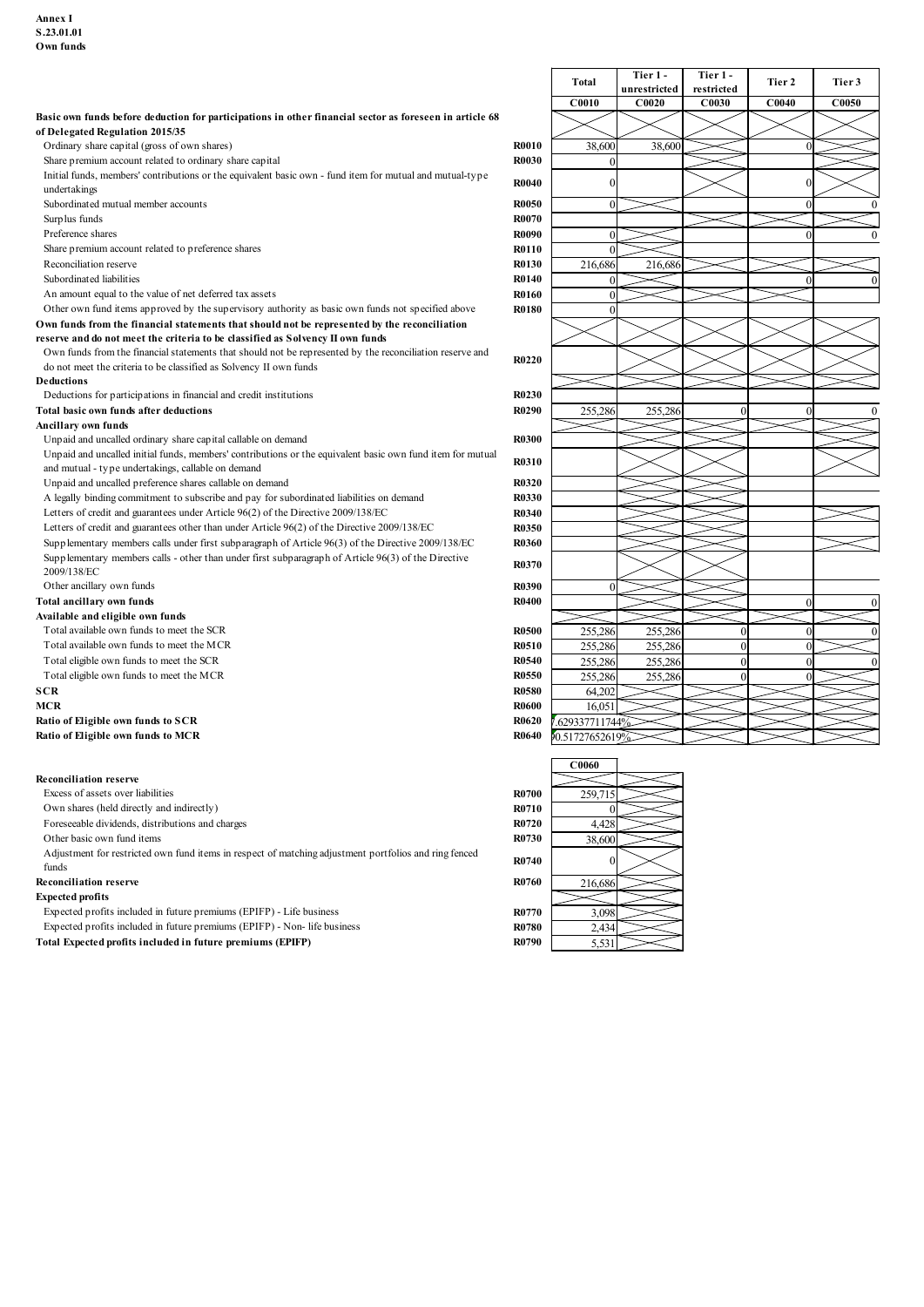| Annex I                                                                                        |              |                     |
|------------------------------------------------------------------------------------------------|--------------|---------------------|
| S.25.01.21                                                                                     |              |                     |
| Solvency Capital Requirement - for undertakings on Standard Formula                            |              |                     |
|                                                                                                |              | <b>Gross</b>        |
|                                                                                                |              | solvency            |
|                                                                                                |              | capital             |
|                                                                                                |              | requirement         |
|                                                                                                |              | $\overline{C0110}$  |
| Market risk                                                                                    | <b>R0010</b> | 61,462              |
| Counterparty default risk                                                                      | <b>R0020</b> | 1,412               |
| Life underwriting risk                                                                         | <b>R0030</b> | 11,543              |
| Health underwriting risk                                                                       | <b>R0040</b> | 9,421               |
| Non-life underwriting risk                                                                     | <b>R0050</b> | 71                  |
| Diversification                                                                                | <b>R0060</b> | $-14,912$           |
| Intangible asset risk                                                                          | <b>R0070</b> |                     |
| <b>Basic Solvency Capital Requirement</b>                                                      | <b>R0100</b> | 68,998              |
| <b>Calculation of Solvency Capital Requirement</b>                                             |              | C0100               |
| Adjustment due to RFF/MAP nSCR aggregation                                                     | R0120        |                     |
| Operational risk                                                                               | <b>R0130</b> | 2,384               |
| Loss-absorbing capacity of technical provisions                                                | R0140        |                     |
| Loss-absorbing capacity of deferred taxes                                                      | <b>R0150</b> | $-7,134$            |
| Capital requirement for business operated in accordance with Art. 4 of Directive<br>2003/41/EC | <b>R0160</b> | $\Omega$            |
| Solvency Capital Requirement excluding capital add-on                                          | <b>R0200</b> | 64,202              |
| Capital add-on already set                                                                     | R0210        |                     |
| Solvency capital requirement                                                                   | <b>R0220</b> | 64,202              |
| Other information on SCR                                                                       |              |                     |
| Capital requirement for duration-based equity risk sub-module                                  | <b>R0400</b> |                     |
| Total amount of Notional Solvency Capital Requirements for remaining part                      | <b>R0410</b> |                     |
| Total amount of Notional Solvency Capital Requirements for ring fenced funds                   | R0420        |                     |
| Total amount of Notional Solvency Capital Requirements for matching adjustment portfolios      | R0430        |                     |
| Diversification effects due to RFF nSCR aggregation for article 304                            | R0440        |                     |
| Method used to calculate the adjustment due to RFF/MAP nSCR aggregation                        |              | R0450 No adjustment |
|                                                                                                | <b>R0460</b> | 1,209               |